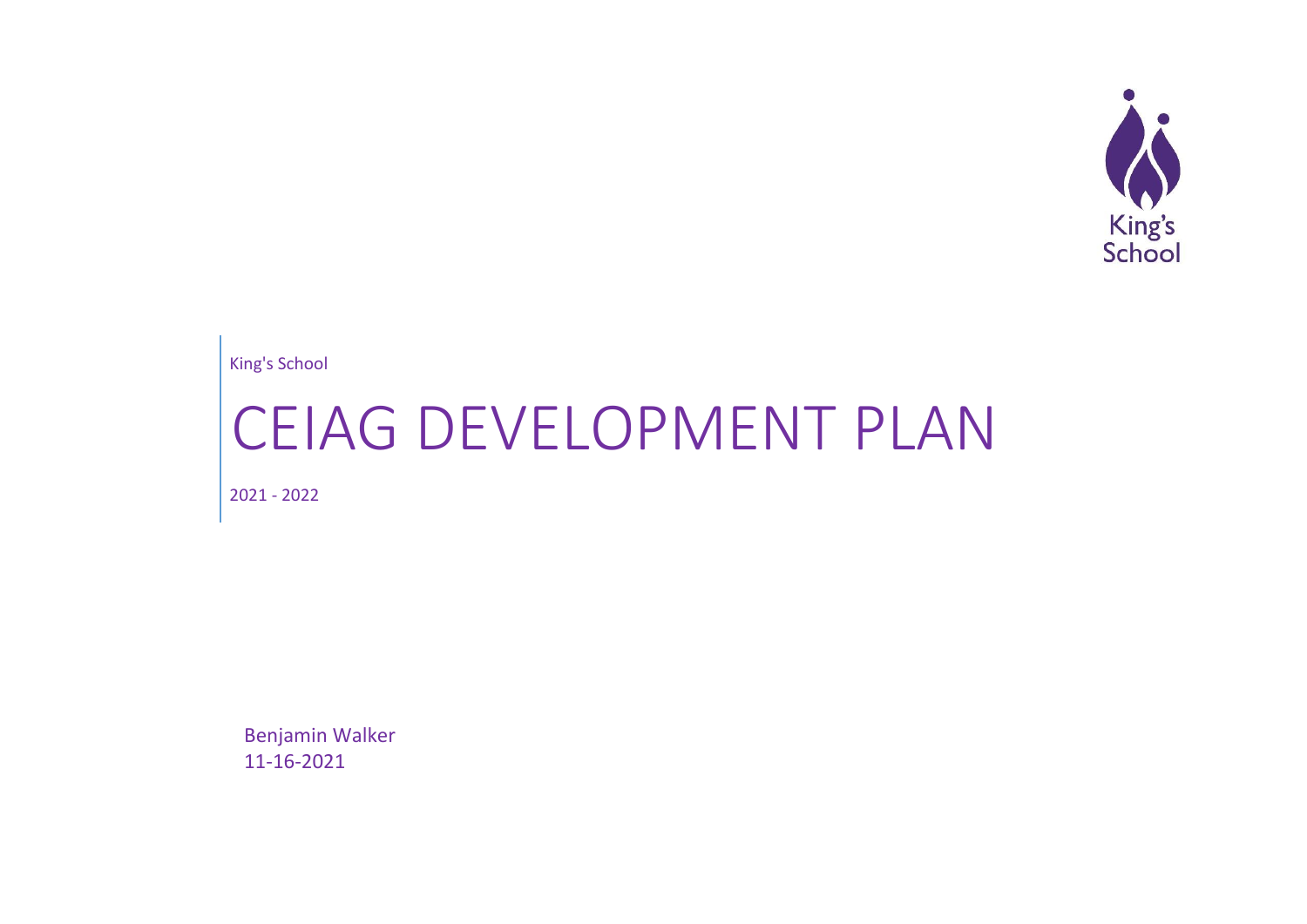# CEIAG ENCOUNTERS MAPPING

| Year              | Activity                                                                                                           | Date                         | Purpose                                                                                                                                                                                                                                                                                                                 |              | Gatsby Benchmark        |                |                           |   |         |   |              |
|-------------------|--------------------------------------------------------------------------------------------------------------------|------------------------------|-------------------------------------------------------------------------------------------------------------------------------------------------------------------------------------------------------------------------------------------------------------------------------------------------------------------------|--------------|-------------------------|----------------|---------------------------|---|---------|---|--------------|
| Group             |                                                                                                                    |                              |                                                                                                                                                                                                                                                                                                                         |              | 2                       | 3              | 4                         | 5 | 6       | 7 | 8            |
| Year <sub>7</sub> | <b>External FE/HE/Employer</b><br>events dependent on<br>interest, availability,<br>timings and target<br>students | <b>Various</b>               | To raise aspirations, improve skills and provide additional<br>information to help inform future decisions.                                                                                                                                                                                                             | X            | $\overline{\mathsf{x}}$ | $\mathsf{X}^-$ | $\boldsymbol{\mathsf{X}}$ |   |         | X |              |
| Year 7            | <b>Skills Builder cross</b><br>curricular and tutor<br>programme                                                   | All year                     | To explicitly teach employability skills to improve employability<br>prospects and to develop an understanding of connectedness in<br>education supporting the schools "wisdom" curriculum.                                                                                                                             | Χ            |                         | $\times$       | X                         |   |         |   | X            |
| Year 7            | <b>National Careers week</b><br>"what's the point in"<br>subject lessons - subject<br>visitors by arrangement.     | Term <sub>3</sub>            | To explicitly link careers to subjects to support students<br>development of the interconnectedness of the curriculum                                                                                                                                                                                                   | X            |                         |                | X                         | X | $\sf X$ |   | $\mathsf{X}$ |
| Year <sub>7</sub> | Year 7 enterprise<br>enrichment day                                                                                | Term 4                       | To develop students enterprise skills and understanding of<br>underpinning numeracy and literacy skills needed for employability.                                                                                                                                                                                       | X            | X                       |                | X                         |   |         |   |              |
| Year 7            | <b>Student helper occasions</b>                                                                                    | Throughout                   | To give students an understanding of work places through the school<br>setting and support them developing personal communication skills.                                                                                                                                                                               | $\mathsf{X}$ |                         | X              |                           |   | X       |   |              |
| Year 7            | Unifrog Careers platform<br>launched                                                                               | Term <sub>3</sub><br>onwards | Students are given their own personal log in to the Unifrog platform<br>giving them access to labour market information and personalised<br>guidance. Personal profiles support and inform the future guidance<br>& opportunities received in school. Information will be shared with<br>parents to improve engagement. | $\mathsf{X}$ | $\mathsf{X}$            | $x \mid$       | $\mathsf{x}$              |   |         |   | $\mathsf{X}$ |
| Year 8            | PSHE unit                                                                                                          | Term 5                       | students will consider why their education is important, who is in<br>their network, what roles there are in business, what skills and<br>qualities they have, how they can develop a can do attitude and start<br>to think about the career they might want in the future.                                             | X            | X                       |                | $x \mid x$                |   |         |   | $\mathsf{X}$ |
| Year 8            | Skills Builder cross<br>curricular and tutor<br>programme                                                          | All year                     | To explicitly teach employability skills to improve employability<br>prospects and to develop an understanding of connectedness in<br>education supporting the schools "wisdom" curriculum.                                                                                                                             | Χ            |                         |                | $X$ $X$                   |   |         |   | $\mathsf{X}$ |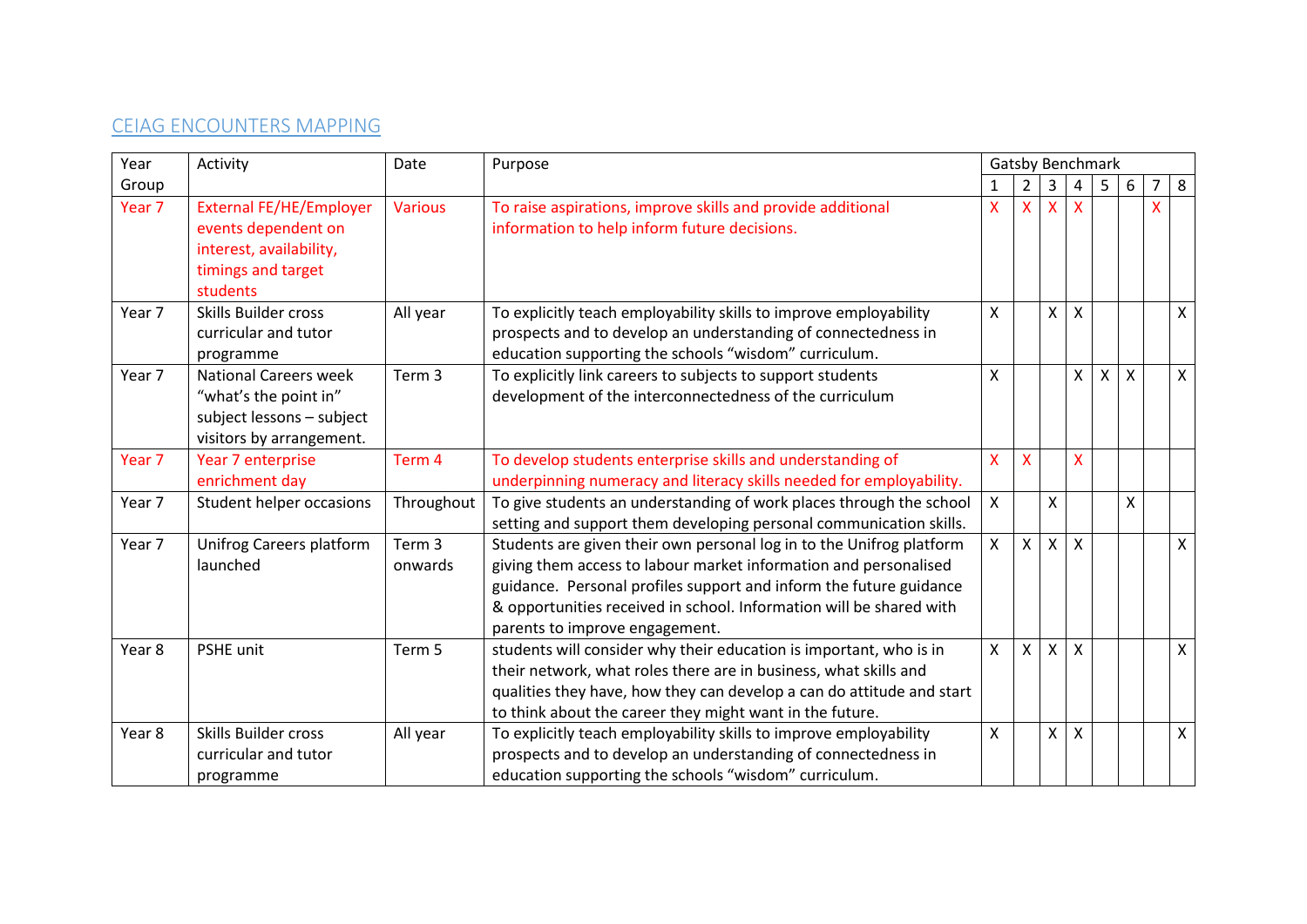| Year 8 | <b>Unifrog Careers platform</b> | Term <sub>3</sub> | Students are given their own personal log in to the Unifrog platform    | $\mathsf{X}$              | $\mathsf{X}^-$ | $\mathsf{X}$ | $\boldsymbol{\mathsf{X}}$ |                           |              | X            |
|--------|---------------------------------|-------------------|-------------------------------------------------------------------------|---------------------------|----------------|--------------|---------------------------|---------------------------|--------------|--------------|
|        | launched                        | onwards           | giving them access to labour market information and personalised        |                           |                |              |                           |                           |              |              |
|        |                                 |                   | guidance. Personal profiles support and inform the future guidance      |                           |                |              |                           |                           |              |              |
|        |                                 |                   | & opportunities received in school. Information will be shared with     |                           |                |              |                           |                           |              |              |
|        |                                 |                   | parents to improve engagement.                                          |                           |                |              |                           |                           |              |              |
| Year 8 | <b>Introduction to Careers</b>  | Term 4            | Students will be shown where to access careers information within       | $\mathsf{X}$              | $\mathsf{X}$   | $\mathsf{x}$ |                           |                           | X            |              |
|        | library & website               |                   | the LRC and on the school website. They can then self-educate on        |                           |                |              |                           |                           |              |              |
|        |                                 |                   | next step planning and career & labour market information.              |                           |                |              |                           |                           |              |              |
| Year 8 | <b>Big Bang STEM trip</b>       | Term 5            | Students are given the opportunity to attend a regional STEM fair       | $\mathsf{X}$              | X              |              | X                         | $\boldsymbol{\mathsf{X}}$ | X            |              |
|        |                                 |                   | where they will have the chance to meet and engage with a large         |                           |                |              |                           |                           |              |              |
|        |                                 |                   | selection of STEM employers and FE and HE providers.                    |                           |                |              |                           |                           |              |              |
| Year 8 | Royal Institute Lectures        | Term 6            | Access to scientists working in the field. Understanding of how         | $\boldsymbol{\mathsf{X}}$ |                |              | X                         | $\boldsymbol{\mathsf{X}}$ | $\mathsf{X}$ |              |
|        |                                 |                   | science impacts on careers and opportunities of Science in FE and       |                           |                |              |                           |                           |              |              |
|        |                                 |                   | HE.                                                                     |                           |                |              |                           |                           |              |              |
| Year 8 | <b>External FE/HE/Employer</b>  | <b>Various</b>    | To raise aspirations, improve skills and provide additional             | $\mathsf{X}$              | $\mathsf{X}$   | X            | $\boldsymbol{\mathsf{X}}$ |                           | X            |              |
|        | events dependent on             |                   | information to help inform future decisions.                            |                           |                |              |                           |                           |              |              |
|        | interest, availability,         |                   |                                                                         |                           |                |              |                           |                           |              |              |
|        | timings and target              |                   |                                                                         |                           |                |              |                           |                           |              |              |
|        | students                        |                   |                                                                         |                           |                |              |                           |                           |              |              |
| Year 9 | <b>PSHE unit</b>                | Term 5            | In this unit students will be consider who influences their choices,    | $\mathsf{X}$              |                | X            | X                         |                           | $\mathsf{X}$ | $\mathsf{X}$ |
|        |                                 |                   | what skills and qualities they have, how they might develop these,      |                           |                |              |                           |                           |              |              |
|        |                                 |                   | how to understand a job advert and what university might be like.       |                           |                |              |                           |                           |              |              |
| Year 9 | Skills Builder cross            | All year          | To explicitly teach employability skills to improve employability       | $\boldsymbol{\mathsf{X}}$ |                | X            | $\boldsymbol{\mathsf{X}}$ |                           |              | X            |
|        | curricular and tutor            |                   | prospects and to develop an understanding of connectedness in           |                           |                |              |                           |                           |              |              |
|        | programme                       |                   | education supporting the schools "wisdom" curriculum.                   |                           |                |              |                           |                           |              |              |
| Year 9 | Unifrog Careers platform        | Term <sub>3</sub> | Students are given their own personal log in to the Unifrog platform    | $\mathsf{X}$              | $\mathsf{X}$   | $\mathsf{X}$ | $\boldsymbol{\mathsf{X}}$ |                           |              | $\mathsf{X}$ |
|        | launched                        | onwards           | giving them access to labour market information and personalised        |                           |                |              |                           |                           |              |              |
|        |                                 |                   | guidance. Personal profiles support and inform the future guidance      |                           |                |              |                           |                           |              |              |
|        |                                 |                   | & opportunities received in school. Information will be shared with     |                           |                |              |                           |                           |              |              |
|        |                                 |                   | parents to improve engagement.                                          |                           |                |              |                           |                           |              |              |
| Year 9 | Options guidance                | Term <sub>3</sub> | All students are given 1:1 interviews with teaching or support staff as | $\mathsf{X}$              |                | $\mathsf{X}$ | X                         |                           |              | Χ            |
|        | interviews                      | onwards           | part of the final confirmation of Options to ensure that Options are    |                           |                |              |                           |                           |              |              |
|        |                                 |                   | well matched to future career intentions.                               |                           |                |              |                           |                           |              |              |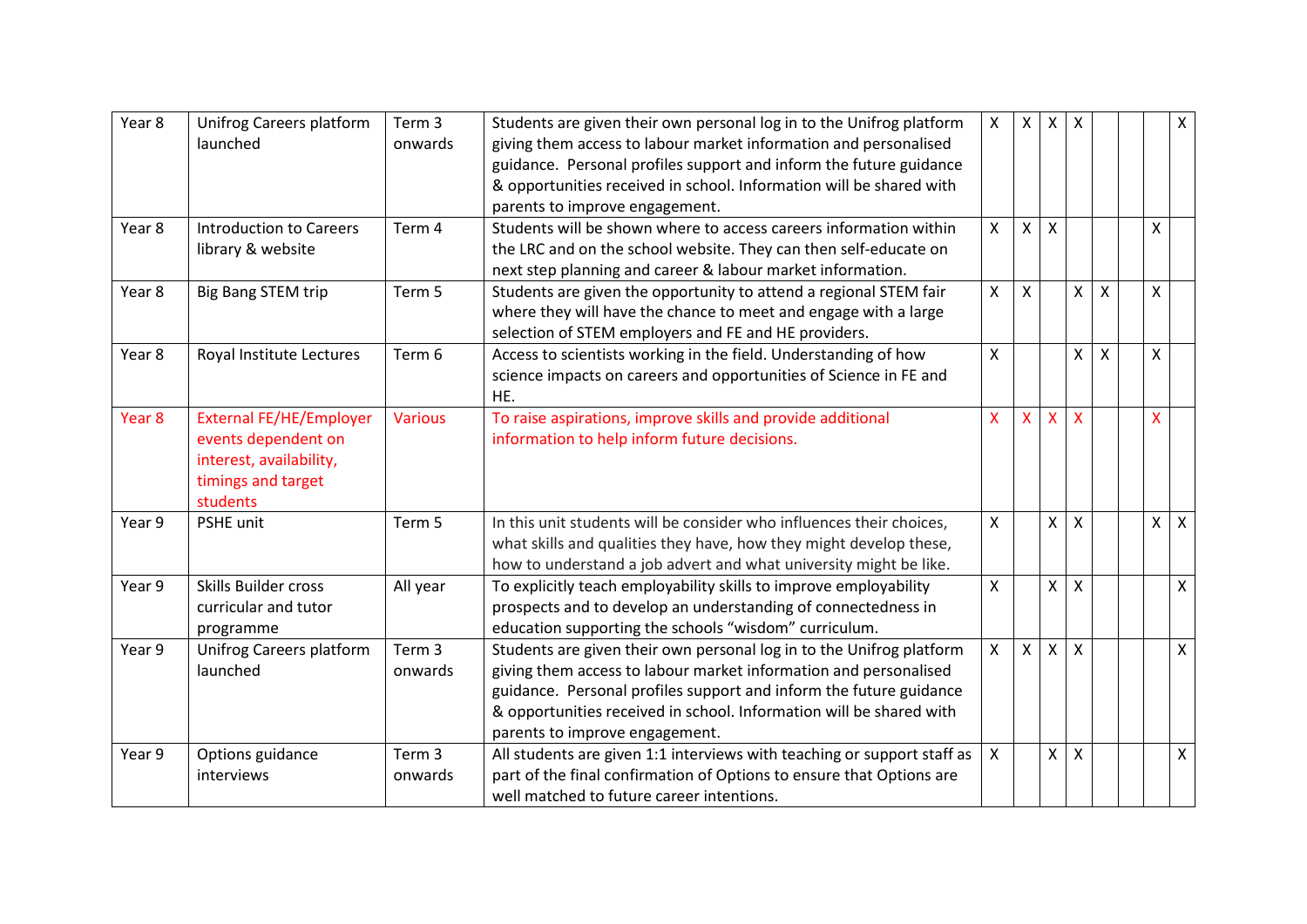| Year 9  | Careers network events                                                                                             | Year 9                       | Students partake in a small group "speed dating" style meet and<br>great with a range of employers to support their developing<br>knowledge of the work place.                                                                                                                                                          |              | X            |                      | X                         | X                       |                         |              |
|---------|--------------------------------------------------------------------------------------------------------------------|------------------------------|-------------------------------------------------------------------------------------------------------------------------------------------------------------------------------------------------------------------------------------------------------------------------------------------------------------------------|--------------|--------------|----------------------|---------------------------|-------------------------|-------------------------|--------------|
| Year 9  | Dare to Dream - careers<br>mentoring                                                                               | Term 2<br>onwards            | Work with Love local job 2021/22. All students to receive specific<br>careers information at 3 points in the year. Mentoring programme<br>for key students at risk of becoming NEET or having low aspirations.                                                                                                          | X            | $\mathsf{X}$ | X                    |                           | X                       |                         | $\mathsf{X}$ |
| Year 9  | <b>External FE/HE/Employer</b><br>events dependent on<br>interest, availability,<br>timings and target<br>students | <b>Various</b>               | To raise aspirations, improve skills and provide additional<br>information to help inform future decisions                                                                                                                                                                                                              | X            | $\mathsf{X}$ | $\mathsf{X}$         | X                         |                         | $\overline{\mathsf{X}}$ |              |
| Year 10 | <b>External FE/HE/Employer</b><br>events dependent on<br>interest, availability,<br>timings and target<br>students | <b>Various</b>               | To raise aspirations, improve skills and provide additional<br>information to help inform future decisions. Includes support from<br>speakers for schools.                                                                                                                                                              | $\mathsf{x}$ | $\mathsf{X}$ | $\mathsf{X}^{\perp}$ | $\mathsf{x}$              | $\overline{\mathsf{x}}$ | $\overline{\mathsf{X}}$ |              |
| Year 10 | PSHE unit                                                                                                          | Term 4                       | In this unit, students will learn about the different careers options<br>available to them and possible routes they could take towards their<br>chosen job.                                                                                                                                                             | $\mathsf{x}$ |              | x <sub>1</sub>       | $\mathsf{x}$              |                         | $\times$                | $\mathsf{X}$ |
| Year 10 | <b>Skills Builder cross</b><br>curricular and tutor<br>programme                                                   | All year                     | To explicitly teach employability skills to improve employability<br>prospects and to develop an understanding of connectedness in<br>education supporting the schools "wisdom" curriculum.                                                                                                                             | $\mathsf{x}$ |              | $\times$             | $\boldsymbol{\mathsf{X}}$ |                         |                         | $\mathsf{X}$ |
| Year 10 | Unifrog Careers platform<br>launched                                                                               | Term <sub>3</sub><br>onwards | Students are given their own personal log in to the Unifrog platform<br>giving them access to labour market information and personalised<br>guidance. Personal profiles support and inform the future guidance<br>& opportunities received in school. Information will be shared with<br>parents to improve engagement. | $\mathsf{X}$ | $\mathsf{X}$ | $\times$             | $\mathsf{X}$              |                         |                         | $\mathsf{X}$ |
| Year 10 | <b>National Careers service</b><br>input                                                                           | Term 3                       | Students develop their understanding of employability skills through<br>a NCS workshop.                                                                                                                                                                                                                                 | X            | $\mathsf{X}$ | X                    |                           | $\pmb{\mathsf{X}}$      |                         |              |
| Year 10 | Targeted 1:1 support                                                                                               | Term 6                       | Key identified potentially vulnerable pupils (PP, SEND and others)<br>receive early 1:1 guidance on next steps with level 6 qualified<br>advisor.                                                                                                                                                                       | X            | $\mathsf{X}$ | X                    |                           |                         |                         | $\mathsf{X}$ |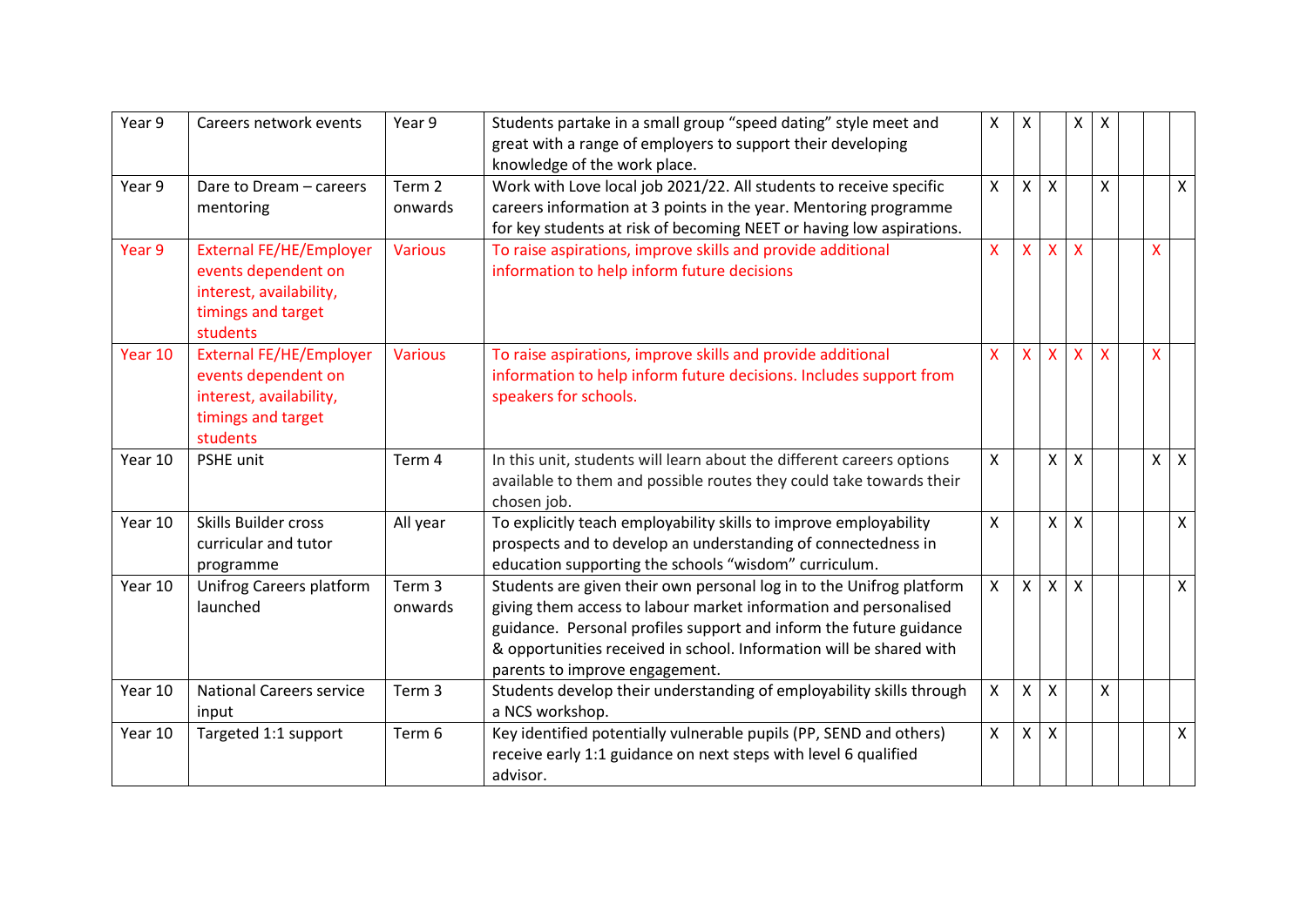| Year 10 | Apprenticeship assembly                                                                                            | Term 5               | Students develop an awareness of Apprenticeships as a potential<br>next step through the support of ASK                                                                                                                                 | X            | $\mathsf{X}$   | X              |   |                           |              | $\mathsf{X}$ |
|---------|--------------------------------------------------------------------------------------------------------------------|----------------------|-----------------------------------------------------------------------------------------------------------------------------------------------------------------------------------------------------------------------------------------|--------------|----------------|----------------|---|---------------------------|--------------|--------------|
| Year 10 | Careers fair provision                                                                                             | Term 3               | Targeted vulnerable pupils attend a city wide Careers fair as part of<br>national Careers Week provision. This supports the development of<br>student awareness of the local and national labour markets - on line<br>programme 2021-22 | $\mathsf{X}$ | $\mathsf{X}$   | $\mathsf{X}$   | X | $\boldsymbol{\mathsf{X}}$ | $\mathsf{X}$ |              |
| Year 10 | 14 to 16 College course<br>attendance                                                                              | Ongoing              | Key students are given the opportunity to take part in 14 to 16<br>college courses to support their understanding of vocational training<br>options and raise aspirations for education and training post 16.                           |              | X              | X              | X |                           | $\times$     | $\mathsf{X}$ |
| Year 10 | Post 16-taster days                                                                                                | Term 6               | The attendance of local post 16 taster day options is actively<br>promoted to support the development of student knowledge of next<br>steps                                                                                             | X.           |                | X.             |   |                           | $\mathsf{x}$ |              |
| Year 10 | Work experience<br>opportunities                                                                                   | Term 1 to 4          | Students have the opportunity to take part in virtual work<br>experiences signposted on line and contact made with home to<br>improve engagement.                                                                                       |              | Χ              |                |   | Χ                         | X            | $\mathsf{X}$ |
| Year 11 | <b>External FE/HE/Employer</b><br>events dependent on<br>interest, availability,<br>timings and target<br>students | <b>Various</b>       | To raise aspirations, improve skills and provide additional<br>information to help inform future decisions. Includes support from<br>speakers for schools.                                                                              | X.           | $\mathsf{X}$   | $\mathsf{X}^-$ | X | $\overline{\mathsf{x}}$   | X.           |              |
| Year 11 | <b>Skills Builder cross</b><br>curricular and tutor<br>programme                                                   | All year             | To explicitly teach employability skills to improve employability<br>prospects and to develop an understanding of connectedness in<br>education supporting the schools "wisdom" curriculum.                                             | X.           |                | $\times$       | X |                           |              | $\mathsf{X}$ |
| Year 11 | Personal guidance with<br>Level 6 qualified guide                                                                  | <b>Term 1 &amp;2</b> | Students are allocated a 1:1 interview before submitting college<br>applications to ensure they are making informed choices. Those<br>without form destination offers are supported with further guidance<br>as needed                  | $\mathsf{X}$ | $\mathsf{X}$   | X              |   |                           |              | X            |
| Year 11 | Careers fair provision                                                                                             | Term 3               | Targeted vulnerable pupils attend a city wide Careers fair as part of<br>national Careers Week provision. This supports the development of<br>student awareness of the local and national labour markets - on line<br>programme 2021-22 | X            | $\mathsf{X}$   | $\times$       | X | $\boldsymbol{\mathsf{X}}$ | X            |              |
| Year 11 | <b>National Careers service</b><br>input                                                                           | Term 3               | Students develop their understanding of employability skills through<br>a NCS workshop.                                                                                                                                                 | X.           | $\mathsf{X}^-$ | X              |   | X                         |              |              |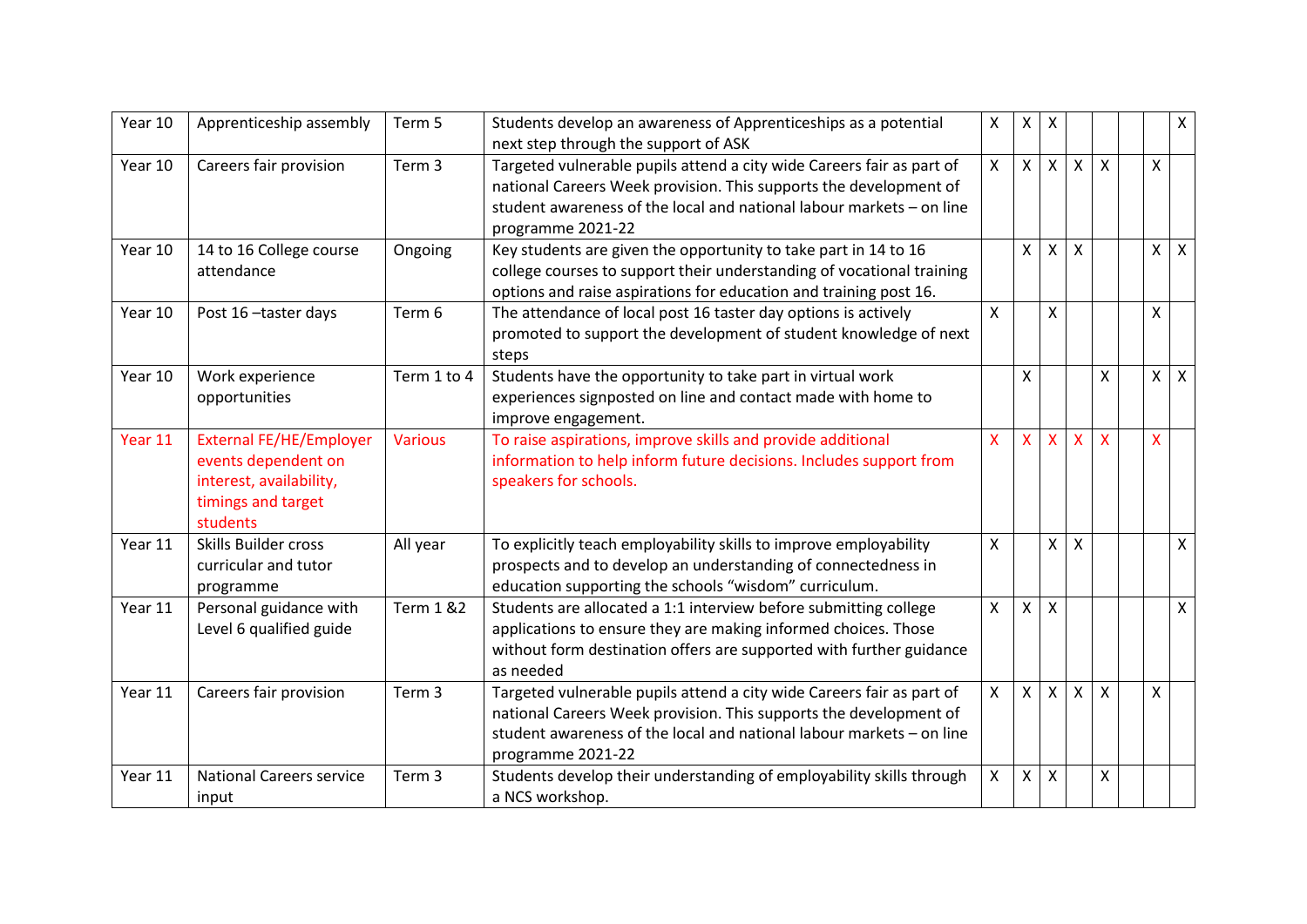| Year 11 | Unifrog Careers platform | Term 3          | Students are given their own personal log in to the Unifrog platform | X I | $X$   $X$    |          | X     |
|---------|--------------------------|-----------------|----------------------------------------------------------------------|-----|--------------|----------|-------|
|         | launched                 | onwards         | giving them access to labour market information and personalised     |     |              |          |       |
|         |                          |                 | guidance. Personal profiles support and inform the future guidance   |     |              |          |       |
|         |                          |                 | & opportunities received in school. Information will be shared with  |     |              |          |       |
|         |                          |                 | parents to improve engagement.                                       |     |              |          |       |
| Year 11 | Work experience          | Term $1$ to $4$ | Students have the opportunity to take part in virtual work           |     | $\checkmark$ | $\times$ | x   x |
|         | opportunities            |                 | experiences signposted on line and contact made with home to         |     |              |          |       |
|         |                          |                 | improve engagement.                                                  |     |              |          |       |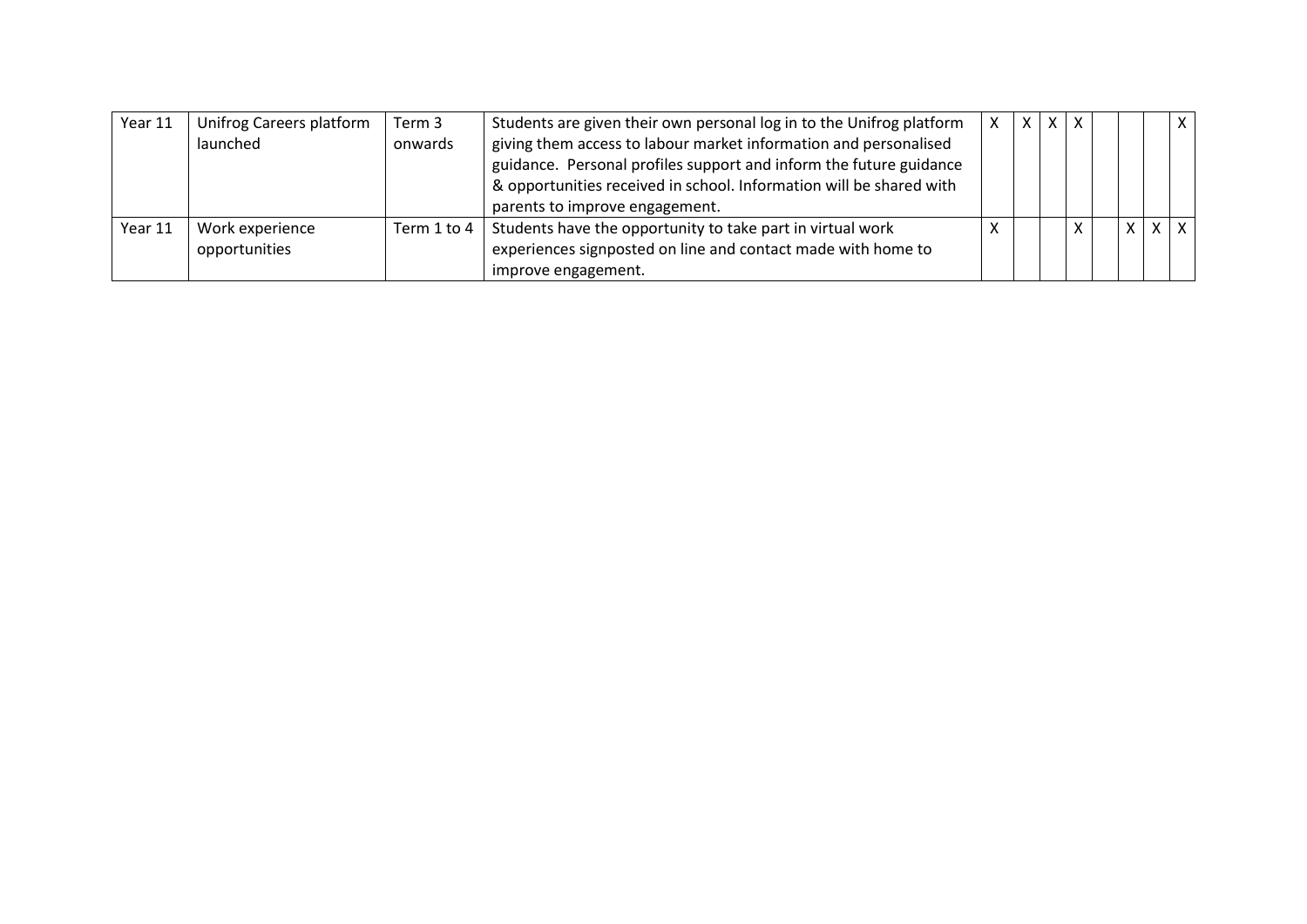# CEIAG BENCHMARKS PLANNING

Benchmark 1 A stable careers programme

#### **What good likes like**

• Every school and college should have an embedded programme of careers education and guidance that is known

and understood by students, parents, teachers, governors and employers.

• Every school and college should have a stable, structured careers programme that has the explicit backing of the senior management team and an appropriately trained person responsible for it.

• The careers programme should be published on the school's website so students, parents, teachers and employers can access and understand it.

• The programme should be regularly evaluated with feedback from students, parents, teachers and employers as part of the evaluation process.

| Intention of CEAIG                                            | In CEAIG current      | 2021-22 developments  | Date   | Comments/evidence |
|---------------------------------------------------------------|-----------------------|-----------------------|--------|-------------------|
|                                                               | programme             |                       |        |                   |
| The careers programme has strong backing from the head        | Careers SLT lead.     | Governor review       | Term 6 |                   |
| teacher or principal, senior leaders and governing body. It   | SDP priority &        |                       |        |                   |
| needs to be embedded into the structures of the school and    | DDP.                  |                       |        |                   |
| its position should be recognised and secure. This means the  | Governor review       |                       |        |                   |
| programme can continue to be developed to meet the needs      | Careers Plan on       |                       |        |                   |
| of students. It is not entirely dependent on the goodwill of  | website.              |                       |        |                   |
| individuals or                                                | <b>Budget funding</b> |                       |        |                   |
| vulnerable to competing education priorities.                 | for external          |                       |        |                   |
|                                                               | CEIAG advisor.        |                       |        |                   |
|                                                               |                       |                       |        |                   |
| The programme is coordinated and led by an                    | Named SLT lead        | SLT lead undertaking  | Term 3 |                   |
| appropriately trained and supported careers lead, whose       | member for            | recognised training - |        |                   |
| views are considered in the decision-making structures of the | CEAIG.                | BWA booked on course. |        |                   |
| school. This means that the role needs to be part of the      |                       |                       |        |                   |
| senior leadership team or have their backing. The role of the |                       | Develop support for   |        |                   |
| careers lead needs to be wide enough to support               |                       | SEND students through |        |                   |
| contributions from specialists in related roles, such as the  |                       | SEND team.            |        |                   |
| coordinator for students with special                         |                       | BWA has made contact  |        |                   |
| educational needs and disabilities, and for teachers          |                       | with Penny Daly $-$   |        |                   |
| embedding careers in subject learning.                        |                       |                       |        |                   |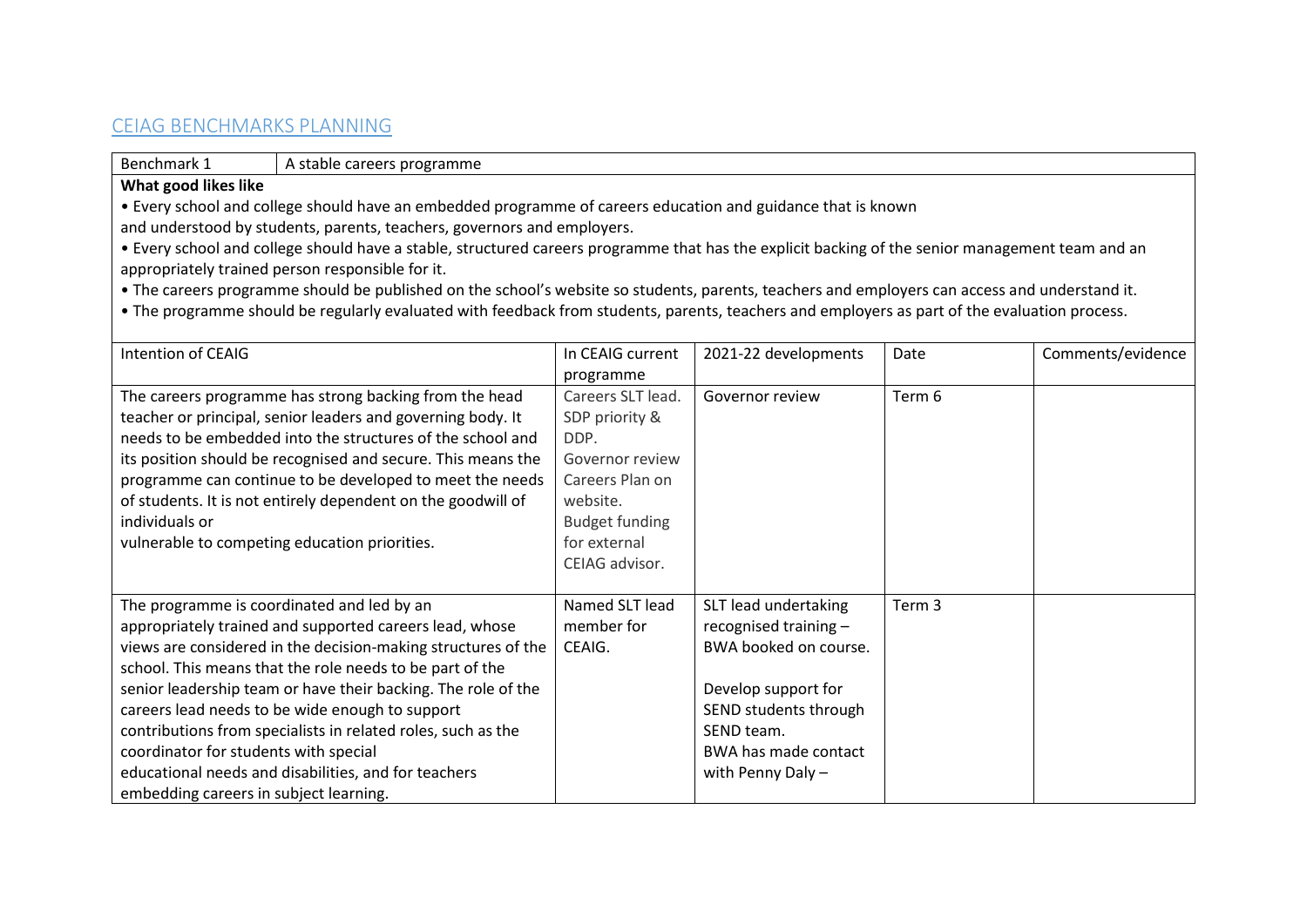|                                                                                                                                                                                  |                                                           | <b>Enterprise Advisor Coast</b><br>to Coast  |                   |  |
|----------------------------------------------------------------------------------------------------------------------------------------------------------------------------------|-----------------------------------------------------------|----------------------------------------------|-------------------|--|
| Students, parents, teachers and employers know what is in<br>the programme. The programme is set out clearly on the<br>school's website and promoted through the school's social | <b>CEIAG</b> teaching<br>programme in<br>place for Y8-Y11 | School council feedback<br>on CEIAG          | Term <sub>3</sub> |  |
| media accounts and newsletters and local media outlets.                                                                                                                          | in PSHE<br>curriculum.                                    | Parent survey                                | Term 3            |  |
| Students should discuss the programme in the school council                                                                                                                      |                                                           | Updated Information on                       | Term 2            |  |
| and parents should know what to expect in the meetings                                                                                                                           | <b>CEIAG</b>                                              | website with further                         |                   |  |
| arranged for them throughout the year.                                                                                                                                           | information on                                            | detail relevant to                           |                   |  |
|                                                                                                                                                                                  | website and as a                                          | specific users                               |                   |  |
| Messages for teachers are reinforced through the staff<br>handbook, meetings and curriculum guidelines.                                                                          | regular slot on<br>the weekly                             |                                              |                   |  |
|                                                                                                                                                                                  | newsletter                                                |                                              |                   |  |
| Employers invited to participate in the programme know                                                                                                                           |                                                           |                                              |                   |  |
| clearly what to expect, how their contributions fit in and how<br>they will benefit.                                                                                             |                                                           |                                              |                   |  |
|                                                                                                                                                                                  | <b>CEAIG</b>                                              | Support from external                        | Terms 1 and 2     |  |
| A plan for how the careers programme will be implemented                                                                                                                         | development                                               | careers advisor. Penny                       |                   |  |
| is included in an annual careers plan that includes priorities                                                                                                                   | plan as per other                                         | Daly is the regional link                    |                   |  |
| from the overall school development plan. This makes it                                                                                                                          | TLR plans with<br>measurable                              | and she is brokering a                       |                   |  |
| easier to evaluate the achievements of the programme at<br>the end of each year.                                                                                                 | targets.                                                  | personal advisor for the<br>school           |                   |  |
|                                                                                                                                                                                  |                                                           |                                              |                   |  |
|                                                                                                                                                                                  |                                                           | School re-completion of<br>the Compass self- | Term 2, 4, and 6  |  |
|                                                                                                                                                                                  |                                                           | review.                                      |                   |  |
|                                                                                                                                                                                  |                                                           |                                              |                   |  |
| Students, parents, teachers and employers provide regular                                                                                                                        | Student voice                                             | Student voice after each                     | Ongoing           |  |
| and systematic evaluative feedback on their participation in                                                                                                                     | following Careers                                         | key CEIAG event -                            |                   |  |
| activities via questionnaires, surveys and focus groups. This                                                                                                                    | week                                                      | create and use short                         |                   |  |
| feedback is then used to inform decisions about the future                                                                                                                       |                                                           | evaluation forms                             |                   |  |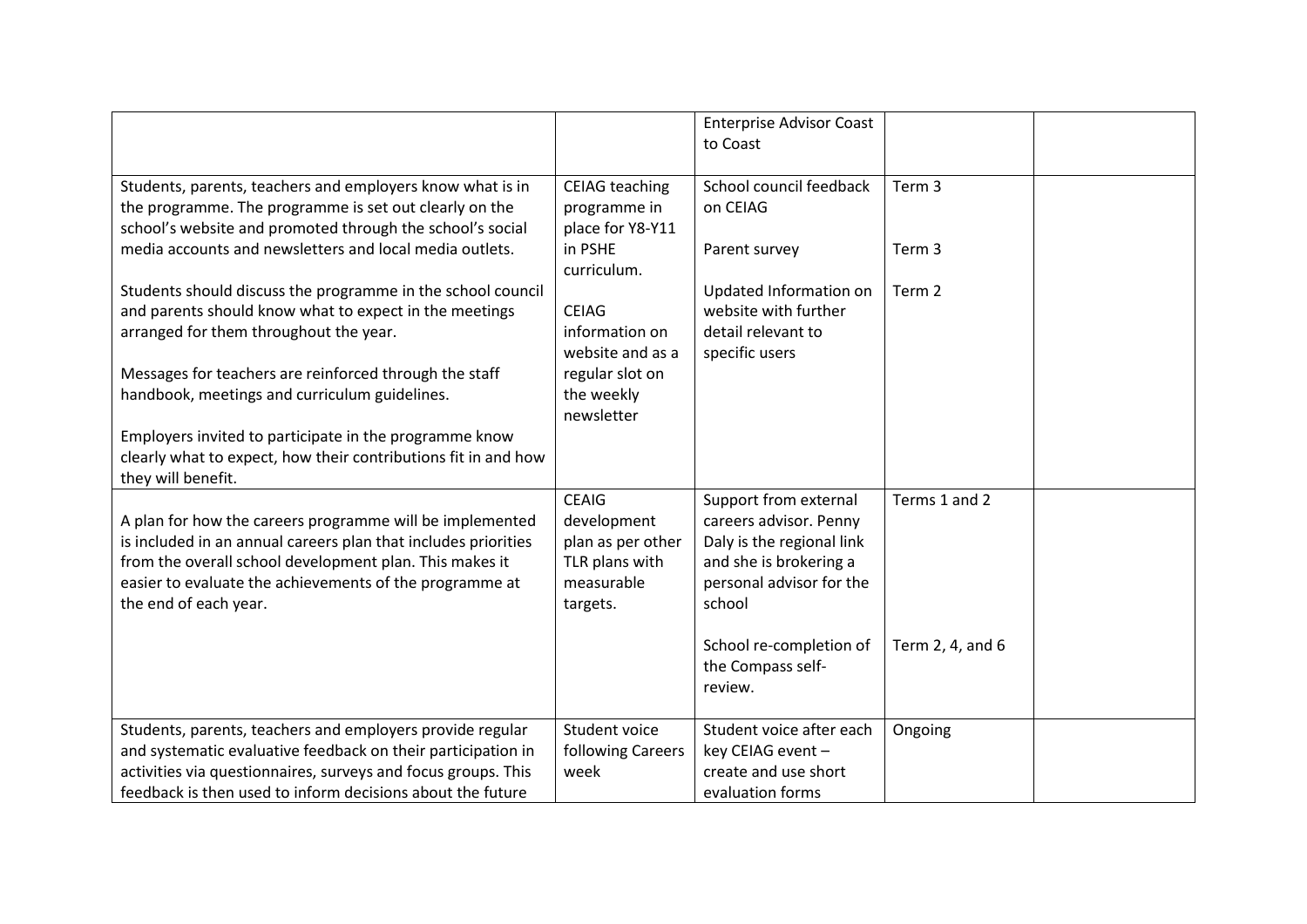| l development of the programme and feeds into the whole- |  |  |
|----------------------------------------------------------|--|--|
| l school process of evaluation.                          |  |  |

| <b>Benchmark 2</b> | Learnin |
|--------------------|---------|
|--------------------|---------|

#### ing from career and labour market information

- All students and parents should have access to high-quality information about future study options and labour market opportunities. They will need the support of an informed adviser to make best use of available information.
- By the age of 14, all students should have accessed and used information about career paths and the labour market to inform their own decisions on study options.
- Parents should be encouraged to access and use information about labour markets and future study options to support their children.

| Intention of CEAIG                                    | In CEAIG current     | 2021-22 developments               | Date   | Comments/evidence |
|-------------------------------------------------------|----------------------|------------------------------------|--------|-------------------|
|                                                       | programme            |                                    |        |                   |
| Students are taught how to find and process           | Kudos careers        | Explore moving to Unifrog in line  | Term 2 |                   |
| information from year 7 onwards.                      | platform for Y9-     | with other RET schools             |        |                   |
|                                                       | 11.                  |                                    |        |                   |
| They use objective information about the local and    |                      |                                    |        |                   |
| national labour market to make decisions that improve | Careers board        | Local careers information is now   | Term 2 |                   |
| their careers and transitions into work.              | with                 | received from coast to capital -   |        |                   |
|                                                       | local/national       | Information being disseminated     |        |                   |
|                                                       | information.         | through weekly newsletter.         |        |                   |
|                                                       |                      | Review of school website to        |        |                   |
|                                                       |                      | improve availability of            |        |                   |
|                                                       |                      | information for students and       |        |                   |
|                                                       |                      | parents.                           |        |                   |
| Students have access to accurate and up-to-date       | <b>Basic Careers</b> | Develop content of careers library | Term 4 |                   |
| information, which plays a key role in raising        | library in place.    | as part of redevelopment of the    |        |                   |
| aspirations and promoting social mobility. This       |                      | <b>LRC</b>                         |        |                   |
| information challenges stereotypes with regional and  |                      |                                    |        |                   |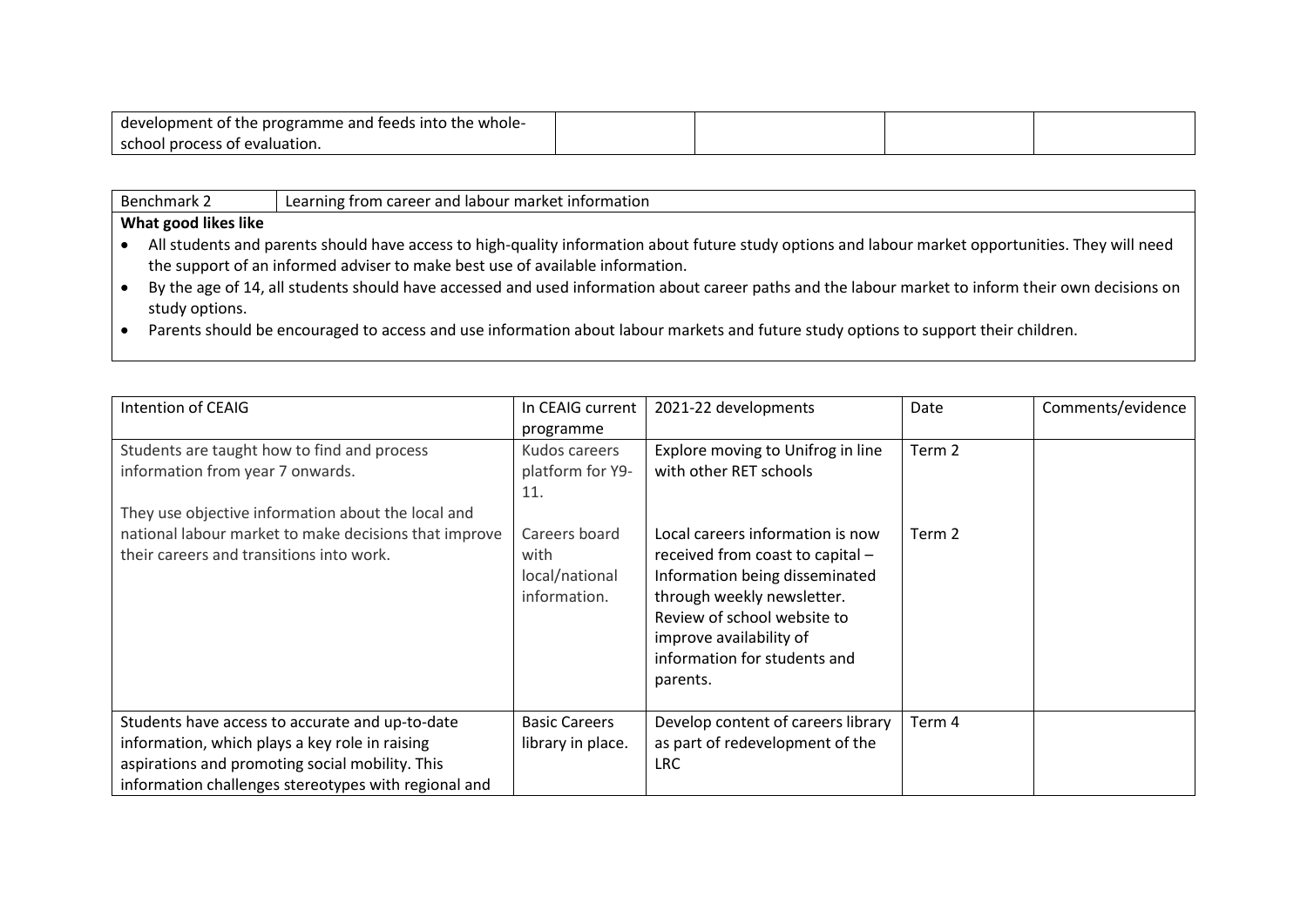| national LMI and support from Local Enterprise<br>Partnerships (LEPs).                                                                                                                                                                                                          | CEIAG area on<br>the VLE<br>containing<br>labour market<br>information | Seek assembly opportunities to<br>promote female STEM through<br>work place ambassadors.<br>Seek opportunities for exposure<br>to a diverse range of careers and<br>people from the world of work -<br>through activity days, virtual work<br>experience, assemblies/talks etc.<br>these opportunities will often be<br>signposted through the coast to<br>capital careers network and our<br>careers advisor | Term 3<br>Term 2 and 6 |  |
|---------------------------------------------------------------------------------------------------------------------------------------------------------------------------------------------------------------------------------------------------------------------------------|------------------------------------------------------------------------|---------------------------------------------------------------------------------------------------------------------------------------------------------------------------------------------------------------------------------------------------------------------------------------------------------------------------------------------------------------------------------------------------------------|------------------------|--|
| Information is adapted to meet the needs of different<br>learners. Special schools, for example, make good use<br>of Makaton signs and symbols to support<br>understanding of careers and employability for<br>students with severe learning and communication<br>difficulties. |                                                                        | One-to-one support for SEND<br>from key workers in the key<br>transitions from KS3 and KS4.                                                                                                                                                                                                                                                                                                                   | Ongoing                |  |
| The careers information area is attractive, highly visible<br>and contains carefully-selected resources that meet                                                                                                                                                               | Careers area of<br>website                                             | Alumni Launch                                                                                                                                                                                                                                                                                                                                                                                                 | Term 3                 |  |
| the needs of different groups. The area should be<br>properly maintained, well-used and include a mix of<br>printed information (careers books, posters,                                                                                                                        | accessible to<br>students.                                             | Careers Display with LRC area                                                                                                                                                                                                                                                                                                                                                                                 | Term 3                 |  |
| prospectuses), online resources (dedicated careers<br>pages on the website and/or Virtual Learning<br>Environment VLE) and in-house information (options<br>booklets, alumni profiles,<br>projects) to help students understand the range of<br>different opportunities.        | <b>Small Careers</b><br>library within<br><b>LRC</b>                   | Careers website area accessible to<br>parents                                                                                                                                                                                                                                                                                                                                                                 | Term 2                 |  |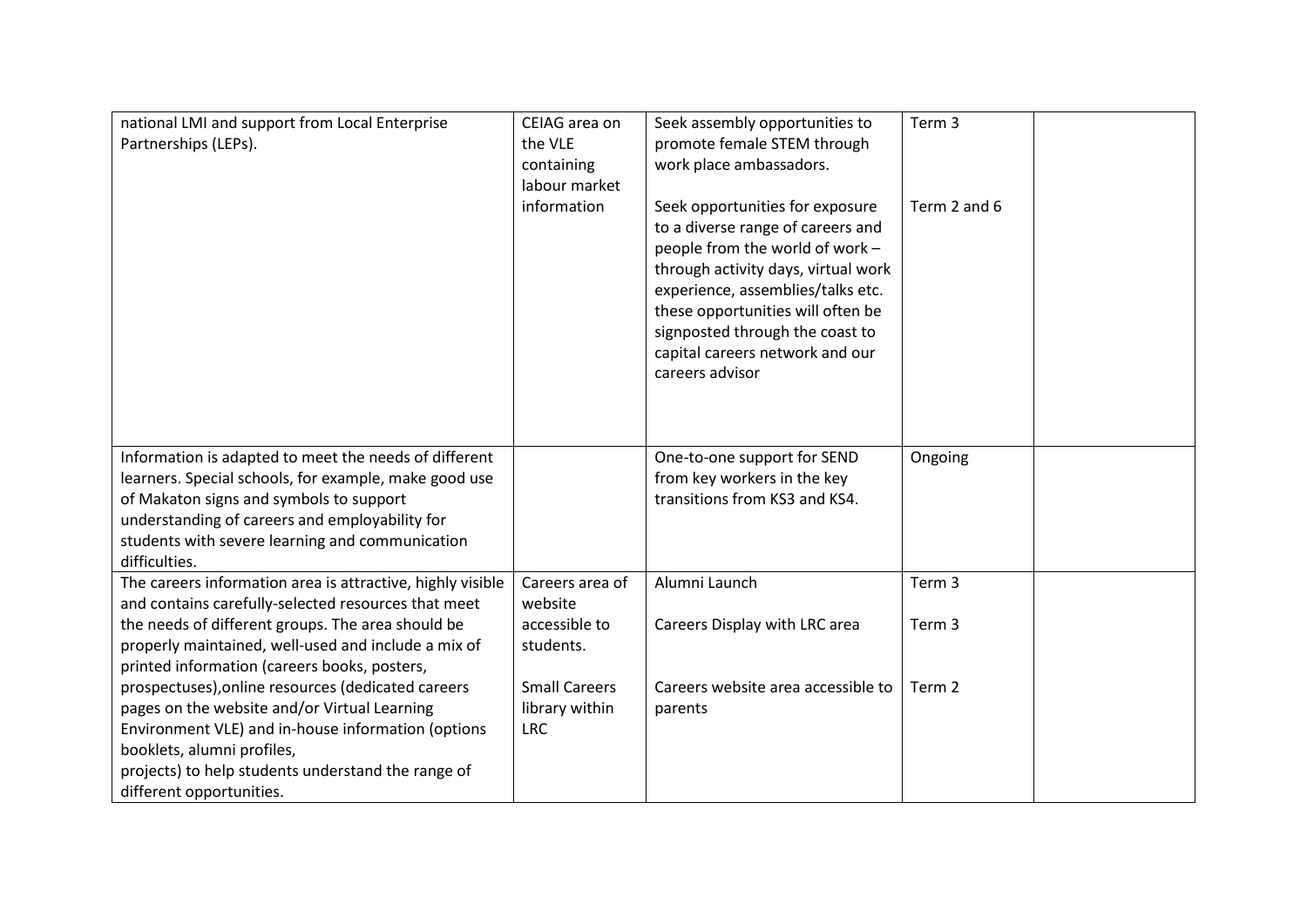| Appropriately trained staff are on hand to offer<br>students practical help with researching opportunities<br>and using the resources. The staff should use social<br>media to reach students and their parents and provide<br>personal advice<br>and guidance, particularly to students with intensive<br>information needs. | Careers<br>appointments.<br><b>Trained careers</b><br>advisor in place                         | Year 11 careers advisor sessions<br>with all students (external<br>independent and trained<br>provider)<br>Sessions also offered to students<br>in other years who would benefit<br>- e.g. students in receipt of pupil<br>premium funding | Term 1 and 2                                          |  |
|-------------------------------------------------------------------------------------------------------------------------------------------------------------------------------------------------------------------------------------------------------------------------------------------------------------------------------|------------------------------------------------------------------------------------------------|--------------------------------------------------------------------------------------------------------------------------------------------------------------------------------------------------------------------------------------------|-------------------------------------------------------|--|
| Your school or college arranges for students to gain<br>information first-hand through encounters with<br>employers and experiences of workplaces. Staff<br>organise follow-up activities in the classroom to help<br>students to personalise and maximise the benefits of<br>these encounters.                               | Enrichment day<br>used to ensure<br>each students<br>meet<br>workplaces<br>and/or<br>employers | Year 9 careers day arranged and<br>run<br>Year 11 apprenticeship day<br>arranged and run<br>Year 11 visit to Sussex "what<br>next" event (online)<br>Use of enrichment days                                                                | Term <sub>2</sub><br>Term 4<br>Term 1<br>Term 2 and 4 |  |
| Local Enterprise Partnerships produce local labour<br>market information to help students, parents and staff<br>understand the changing labour market in their area.<br>These resources are actively promoted by schools and<br>colleges on their websites and at events, such as<br>parents' evenings.                       | Career items in<br>newsletter                                                                  | Development of newsletter and<br>school website.                                                                                                                                                                                           | Ongoing                                               |  |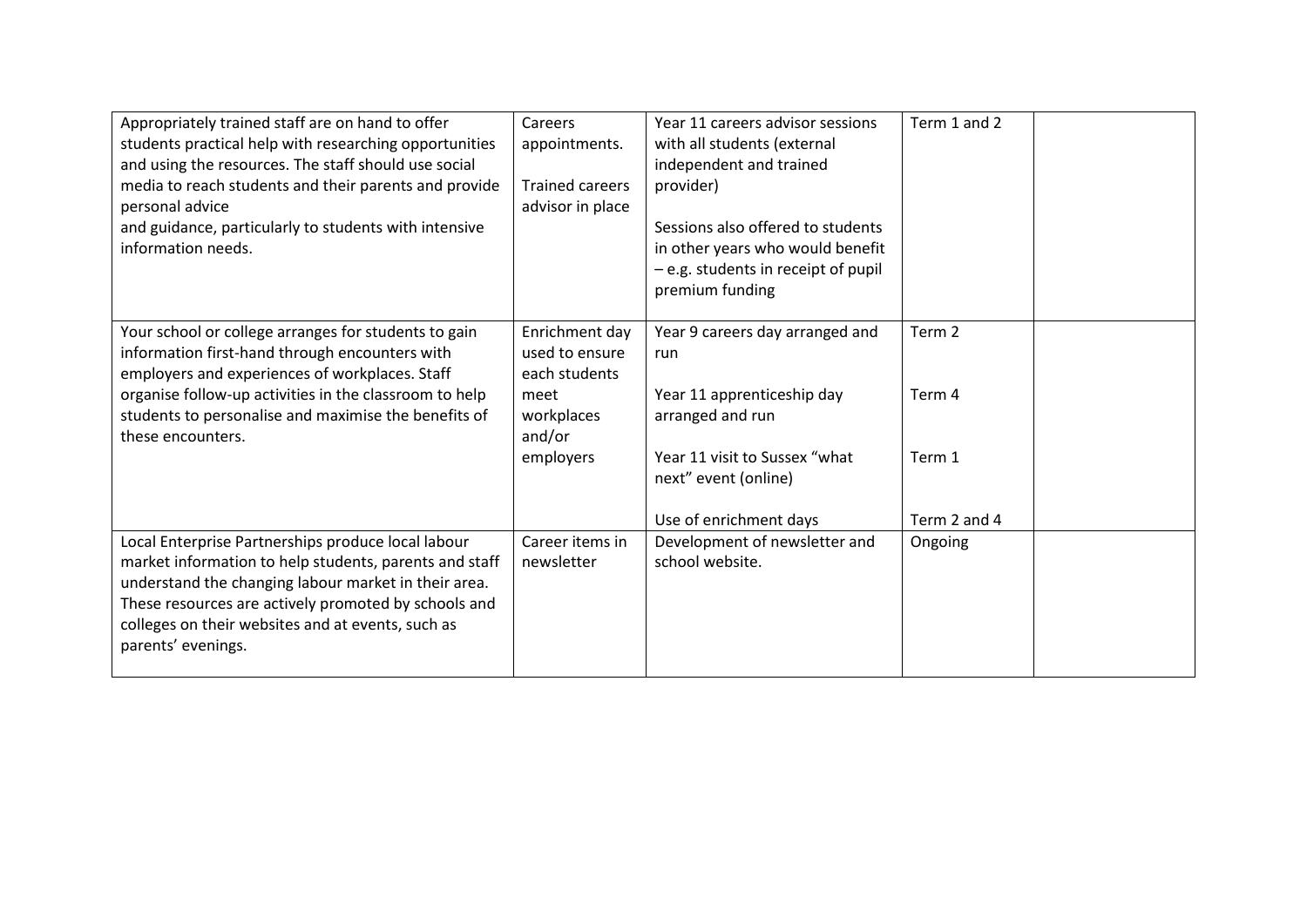- Students have different career guidance needs at different stages. Opportunities for advice and support should be tailored to each of these stages, with diversity and equality embedded in the school's careers programme.
- A school's careers programme should actively seek to challenge stereotypical thinking and raise aspirations.
- Schools should keep systematic records of the individual advice given to each student and subsequent agreed decisions. All students should have access to these records to support their career development.
- Schools should collect and maintain accurate data for each student on their education, training or employment destinations for at least three years after they leave school.

| Intention of CEAIG                                                                                                                                                                                                                                                                                                                                                                                                                                                                                                                              | In CEAIG current<br>programme                                                                                                                                            | 2021-22 developments                                                                    | Date   | Comments/evidence |
|-------------------------------------------------------------------------------------------------------------------------------------------------------------------------------------------------------------------------------------------------------------------------------------------------------------------------------------------------------------------------------------------------------------------------------------------------------------------------------------------------------------------------------------------------|--------------------------------------------------------------------------------------------------------------------------------------------------------------------------|-----------------------------------------------------------------------------------------|--------|-------------------|
| The school has a clear strategic overview of a student's<br>career needs, knowledge and skills at each stage of their<br>learner journey, as well as the decisions they are likely to<br>face. This information sets a progressive framework of<br>learning goals and includes contextual factors, such as<br>parental aspirations and family backgrounds. It recognises<br>the scope of improving social mobility by identifying the<br>student's barriers to overcome and the bridges of support<br>they need to maximise their life chances. | Mapped 5-year<br>journey<br>framework<br>identifying<br>opportunities and<br>gaps.<br><b>CEAIG input</b><br>received during<br>the 5-year<br>journey recorded<br>in SIMS | Review of the tutor, cross<br>curricular and PSHE<br>programme.                         | Term 4 |                   |
| The school takes regional and national labour market<br>information and destinations patterns into account. It<br>grasps the regional and inter-school differences in the<br>proportion of students securing apprenticeships at both<br>key stage 4 and key stage 5. The school also addresses the                                                                                                                                                                                                                                              | STEM programme<br>of enrichment<br>with specific<br>female orientated<br>events/intentions.                                                                              | Improved destination<br>tracking so that data is<br>available on<br>gender/courses etc. | Term 3 |                   |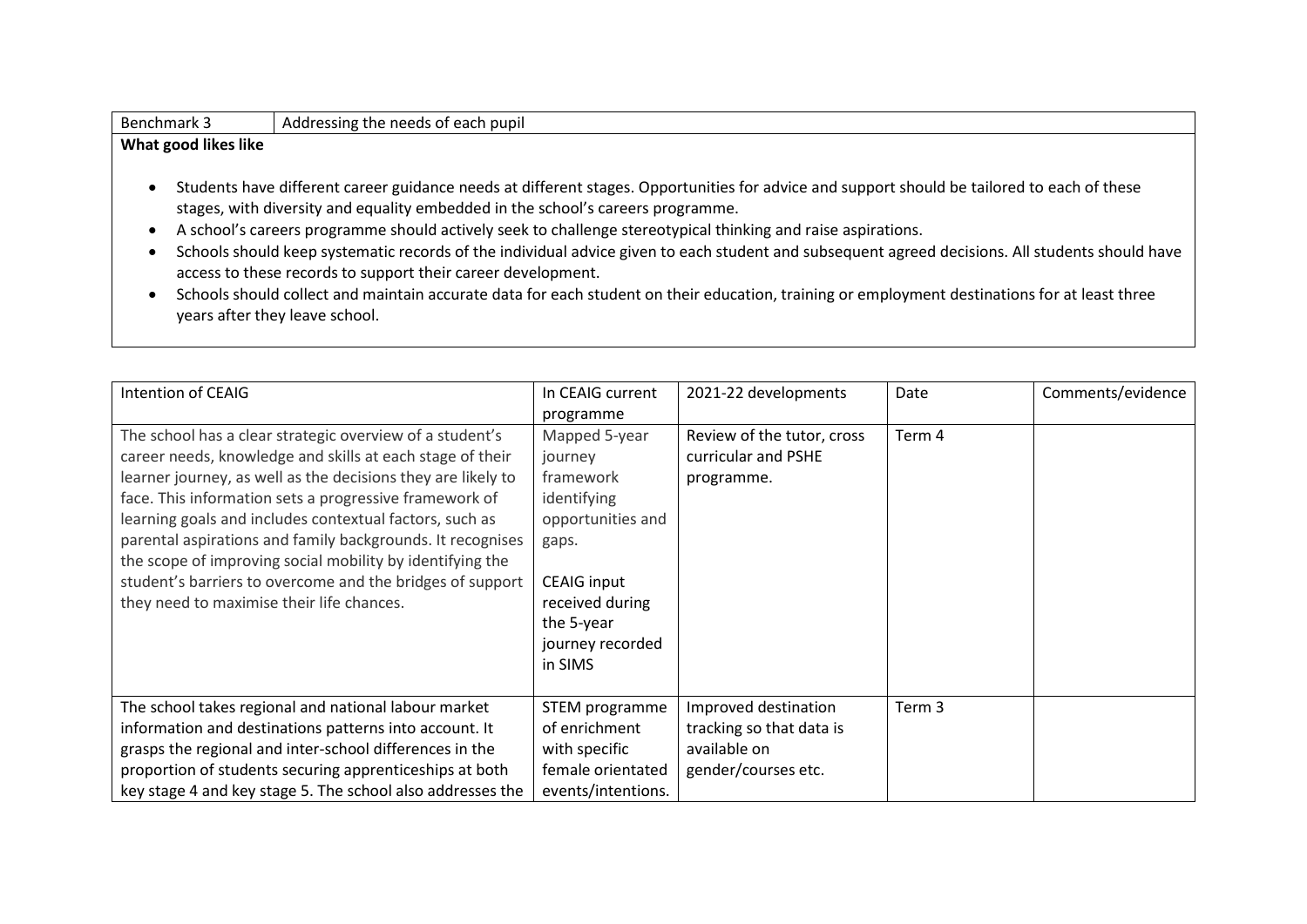| significant differences in the take up of science,         | Intended           |                             |                |  |
|------------------------------------------------------------|--------------------|-----------------------------|----------------|--|
| technology, engineering and mathematics (STEM)             | destinations       |                             |                |  |
| subjects and higher education progression on both a        | recorded           |                             |                |  |
| regional and gender basis.                                 | internally.        |                             |                |  |
| Students benefit from provision targeted to their needs.   | Key workers        | 1:1 route planning support  | Ongoing        |  |
| Students with special education needs and disabilities     | assigned to        | for SEND pupils through     |                |  |
| (SEND) face additional challenges in progressing from      | vulnerable         | key transitions provided by |                |  |
| school to further learning and work. In mainstream         | students.          | key workers.                |                |  |
| schools, the needs of vulnerable and at-risk students are  |                    |                             |                |  |
| met through a specifically designed careers programme      |                    |                             |                |  |
| and additional support, including mentoring. Employers     |                    |                             |                |  |
| and other local partners are active in improving these     |                    |                             |                |  |
| students' chances of developing an independent life and    |                    |                             |                |  |
| taking their first steps into jobs and courses.            |                    |                             |                |  |
| Well-kept records enable staff and partners to track the   | Individual student | Student feedback surveys    | Ongoing        |  |
| consistency and impact of the careers and enterprise       | careers profiles   | for key CEIAG events        |                |  |
| programme. Staff know what students' career education      | tracking and       | recorded.                   |                |  |
| and guidance needs are and where they are in terms of      | recording CEAIG    |                             |                |  |
| their career planning. This draws on insights from tutors, | input over the 5   |                             |                |  |
| careers advisers, mentors and the students themselves.     | years.             |                             |                |  |
| Teachers and careers advisers maintain comprehensive       |                    |                             |                |  |
| records of individual advice and subsequent decisions,     |                    |                             |                |  |
| which are then integrated into their information           |                    |                             |                |  |
| management systems, such as SIMS, GroFar or other          |                    |                             |                |  |
| products. This helps schools to manage agreed actions      |                    |                             |                |  |
| and next steps, and to provide students and their parents  |                    |                             |                |  |
| with ongoing support.                                      |                    |                             |                |  |
| The school strengthens students' personal agency and       | Skills curriculum  | Student profiles contain    | Term 3 onwards |  |
| self-advocacy skills by encouraging them to access and     | through skills     | self-selected evidence of   |                |  |
| take ownership of their career development records.        | builder            | employability skills linked |                |  |
| Some schools are developing student careers records        | partnership        | to Skills builder evidence. |                |  |
| using Google                                               | model.             |                             |                |  |
| Classroom or working with initiatives like PixL Edge to    |                    |                             |                |  |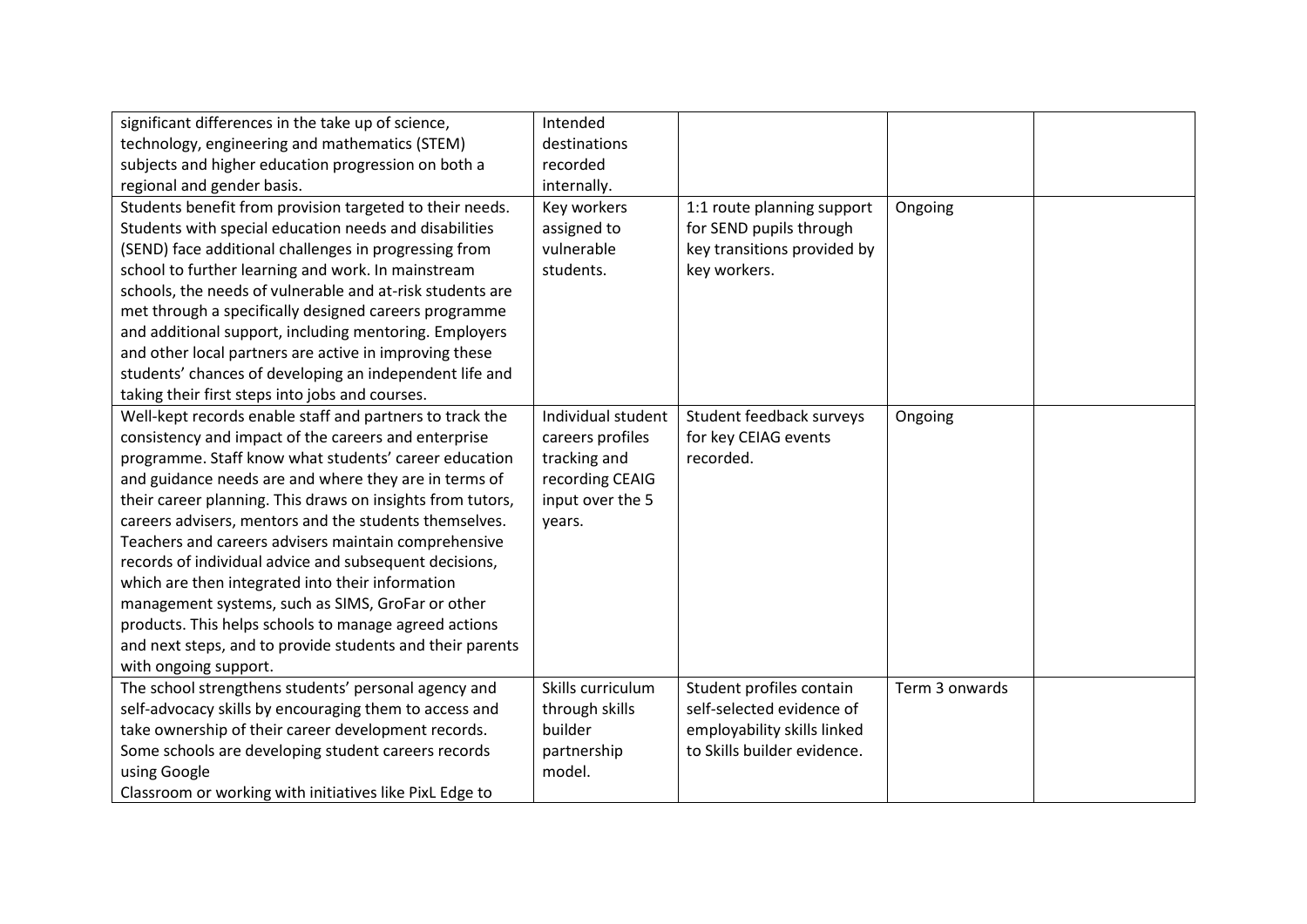| help students develop and maintain a journal of their        |                   | Use of Unifrog to develop   |        |  |
|--------------------------------------------------------------|-------------------|-----------------------------|--------|--|
| employability skills. Students should be able to draw on     |                   | profiles                    |        |  |
| careers experiences                                          |                   |                             |        |  |
| and employer encounters and turn them into a clear and       |                   |                             |        |  |
| compelling story for applications and interviews.            |                   |                             |        |  |
| The school collects and maintains accurate data for each     | Intended          | Launch of final destination | Term 3 |  |
| student around their education, training and employment      | destinations      | survey through Alumni       |        |  |
| destinations for at least three years after they leave. This | measures collated | developments.               |        |  |
| information is shared with current students to support       |                   |                             |        |  |
| ongoing review and evaluation of the careers and             |                   |                             |        |  |
| enterprise programme.                                        |                   |                             |        |  |

| Benchmark 4                                            | to careers<br>curriculum<br>learni<br><b>INE</b><br>nking |
|--------------------------------------------------------|-----------------------------------------------------------|
| $\cdots$<br>.<br><b>What</b><br>I likes like<br>. 8000 |                                                           |

- All teachers link curriculum learning with careers.
- Science, technology, engineering and mathematics (STEM) subject teachers highlight the relevance of STEM subjects for a wide range of future career paths.
- By the age of 14, every pupil has had the opportunity to learn how the different STEM subjects help people to gain entry to a wide range of careers.
- All subject teachers emphasise the importance of succeeding in English and Maths.

| Intention of CEAIG                                              | In CEAIG          | 2021-22 developments       | Date   | Comments/evidence           |
|-----------------------------------------------------------------|-------------------|----------------------------|--------|-----------------------------|
|                                                                 | current           |                            |        |                             |
|                                                                 | programme         |                            |        |                             |
| The school adopts a strategic approach to linking curriculum    | Enrichment        | Careers linking with       | Term 5 | <b>Employability skills</b> |
| learning to careers and develops a coherent rationale for       | programme         | subject SOW and through    |        | being deployed in           |
| embedding careers in subject learning. This is not about        | explicitly linked | the online curriculum      |        | lessons.                    |
| making a subject more popular. It is about making subjects      | to careers.       |                            |        |                             |
| more relatable and relevant to everyday and working life.       |                   |                            |        |                             |
| Real-life contexts and examples can make subjects easier to     | Career week       | Map careers related        | Term 6 |                             |
| understand and help students feel more engaged in their         | focus with        | learning in the curriculum |        |                             |
| learning. Above all, linking curriculum learning to careers can | subject related   | lessons.                   |        |                             |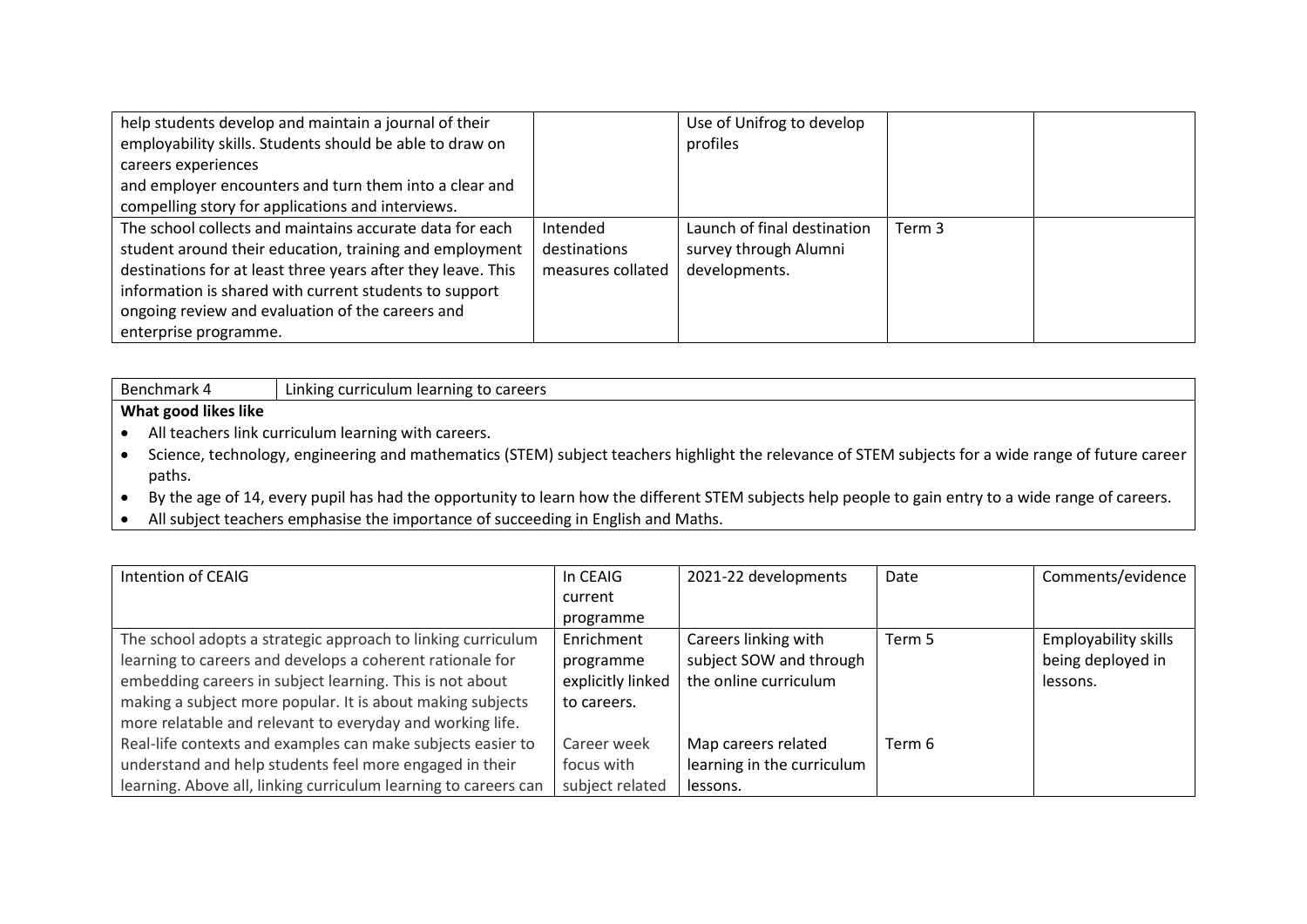| boost achievement and help students to progress. Students      | careers lessons   |                           |              |  |
|----------------------------------------------------------------|-------------------|---------------------------|--------------|--|
| are less likely to drop out if they know about opportunities   | across Y7-10.     |                           |              |  |
| for further study and how the subject can be combined with     |                   |                           |              |  |
| others to give access to different pathways.                   |                   |                           |              |  |
| Each department or faculty produces schemes of work and        |                   | SOW to contain planned    | Term 5 and 6 |  |
| lesson plans which show how career-relevant learning will be   |                   | CEAIG opportunities.      |              |  |
| embedded in their teaching. They use a variety of              |                   |                           |              |  |
| approaches, with some schemes of work setting up               |                   |                           |              |  |
| dedicated careers-related units or modules at the beginning    |                   |                           |              |  |
| or end of courses. They devise lessons that include career-    |                   |                           |              |  |
| related learning, inserts, activities and a plenary. Their     |                   |                           |              |  |
| planning also makes clear how career-related subject           |                   |                           |              |  |
| learning will be assessed and, where appropriate, accredited.  |                   |                           |              |  |
| Options booklets for years 8, 9 and 11 explain the skills      | Options           | Review of current process | Term 4       |  |
| developed by the subject and how those skills can be applied   | booklet           | to support improvements   |              |  |
| in a range of contexts, including further study, paid work and | contains          | from September 2022-23    |              |  |
| volunteering.                                                  | careers links.    |                           |              |  |
|                                                                |                   |                           |              |  |
|                                                                | VLE used to       |                           |              |  |
|                                                                | link to           |                           |              |  |
|                                                                | internships,      |                           |              |  |
|                                                                | enrichment,       |                           |              |  |
|                                                                | summer work       |                           |              |  |
|                                                                | etc.              |                           |              |  |
| Each department or faculty identifies a member of staff to     | <b>STEM trips</b> | STEM lead and/or careers  | Term 5       |  |
| lead on career-relevant teaching. STEM coordinators, for       | within            | lead in each faculty      |              |  |
| example, organise encounters and events for students,          | enrichment        | forming part of wider     |              |  |
| develop their knowledge of STEM resources and support          | programme.        | careers working group.    |              |  |
| their colleagues. They also link with the careers lead so that |                   |                           |              |  |
| the careers specialists can promote opportunities for          |                   |                           |              |  |
| students and staff.                                            |                   |                           |              |  |
| The school maintains a record of employer contacts, parents    | Centralised       | Whole staff CPD on CEAIG  | Term 4       |  |
| and alumni who have helped to run activities for students.     | Connections       | in their role.            |              |  |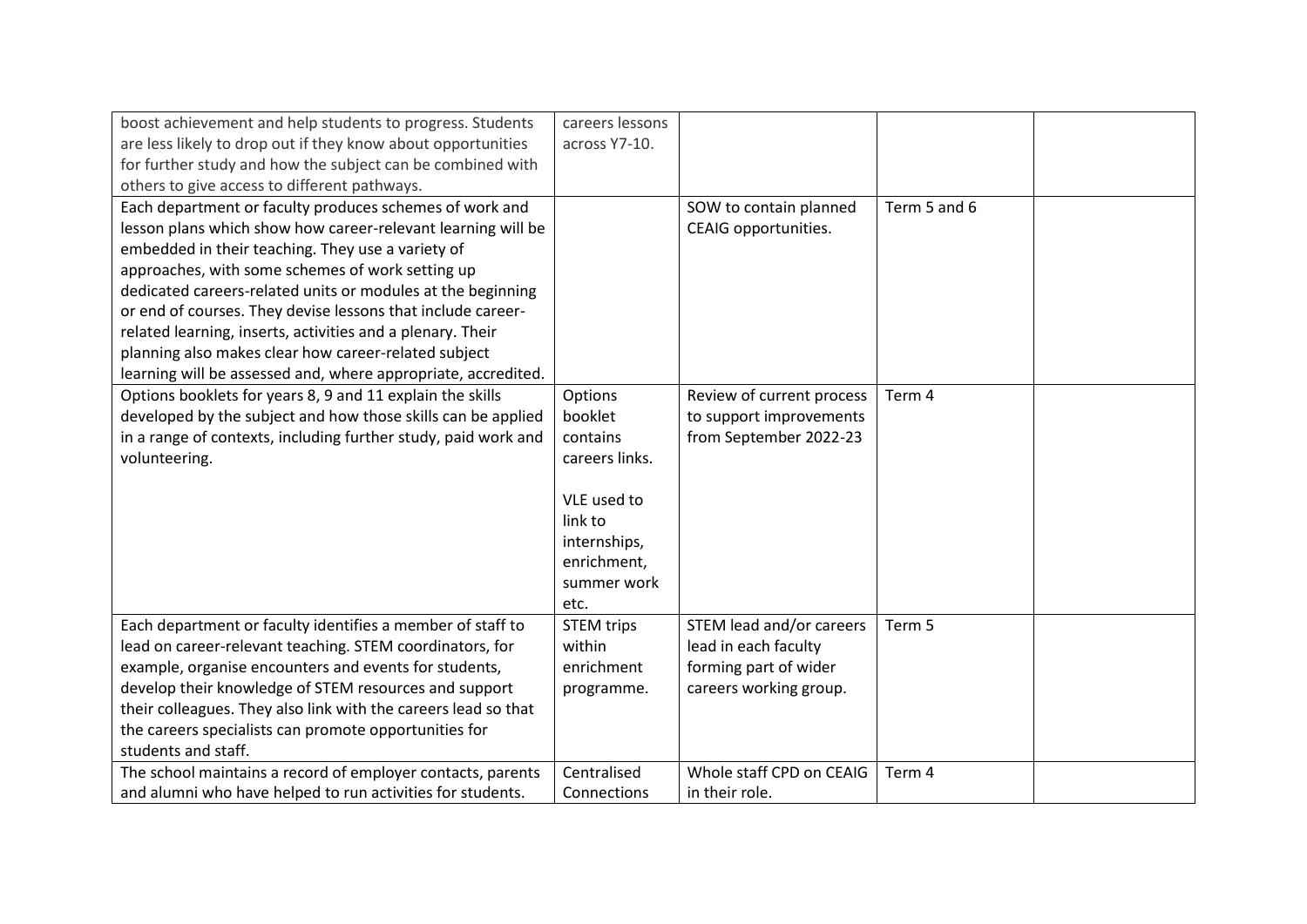| Every teacher is confident and enthusiastic about their role<br>in embedding careers in their subject teaching and can<br>explain the application of the content, processes and the<br>skills involved.                                                                                                                                                      | database of<br>contributors<br>Skills Builder<br>link to<br>curriculum<br>learning. |                                                                                                                                           |                      |  |
|--------------------------------------------------------------------------------------------------------------------------------------------------------------------------------------------------------------------------------------------------------------------------------------------------------------------------------------------------------------|-------------------------------------------------------------------------------------|-------------------------------------------------------------------------------------------------------------------------------------------|----------------------|--|
| The school or college recognises that the reach of subject<br>teaching is far greater than what can be achieved through a<br>few careers education sessions. It uses these sessions to pull<br>together and complement everything learned in subjects,<br>encounters with employers and experiences of workplaces<br>to help students make the most of them. |                                                                                     | Careers linking with<br>subject SOW and through<br>the online curriculum<br>Map careers related<br>learning in the curriculum<br>lessons. | As above<br>As above |  |

Benchmark 5 Encounters with employers and employees

#### **What good likes like**

• Every student should have multiple opportunities to learn from employers about work, employment and the skills that are valued in the workplace.

- Students should participate in at least one meaningful encounter with an employer every year from the age of 11.
- Work with your regional LEP to make sure you are aligning to the strategic economic plan of the region.

| Intention of CEAIG                                           | In CEAIG current | 2021-22 developments    | Date   | Comments/evidence |
|--------------------------------------------------------------|------------------|-------------------------|--------|-------------------|
|                                                              | programme        |                         |        |                   |
| Employers and schools work together in creative ways to      | ASK              | Y10 Summer Mock         | Term 5 |                   |
| ensure students build a rich picture of the world of work    | apprenticeship   | interviews for college  |        |                   |
| and are well prepared to take up workplace opportunities.    | support through  | preparation.            |        |                   |
| Schools provide first-hand encounters with employers as      | assemblies and   |                         |        |                   |
| part of careers and enterprise programmes for years 7 to 13  | workshops        | Utilise with Enterprise | Term 3 |                   |
| and celebrate these links in their prospectuses and on their |                  | Advisor once we have    |        |                   |
| websites. They build                                         |                  | been allocated to one.  |        |                   |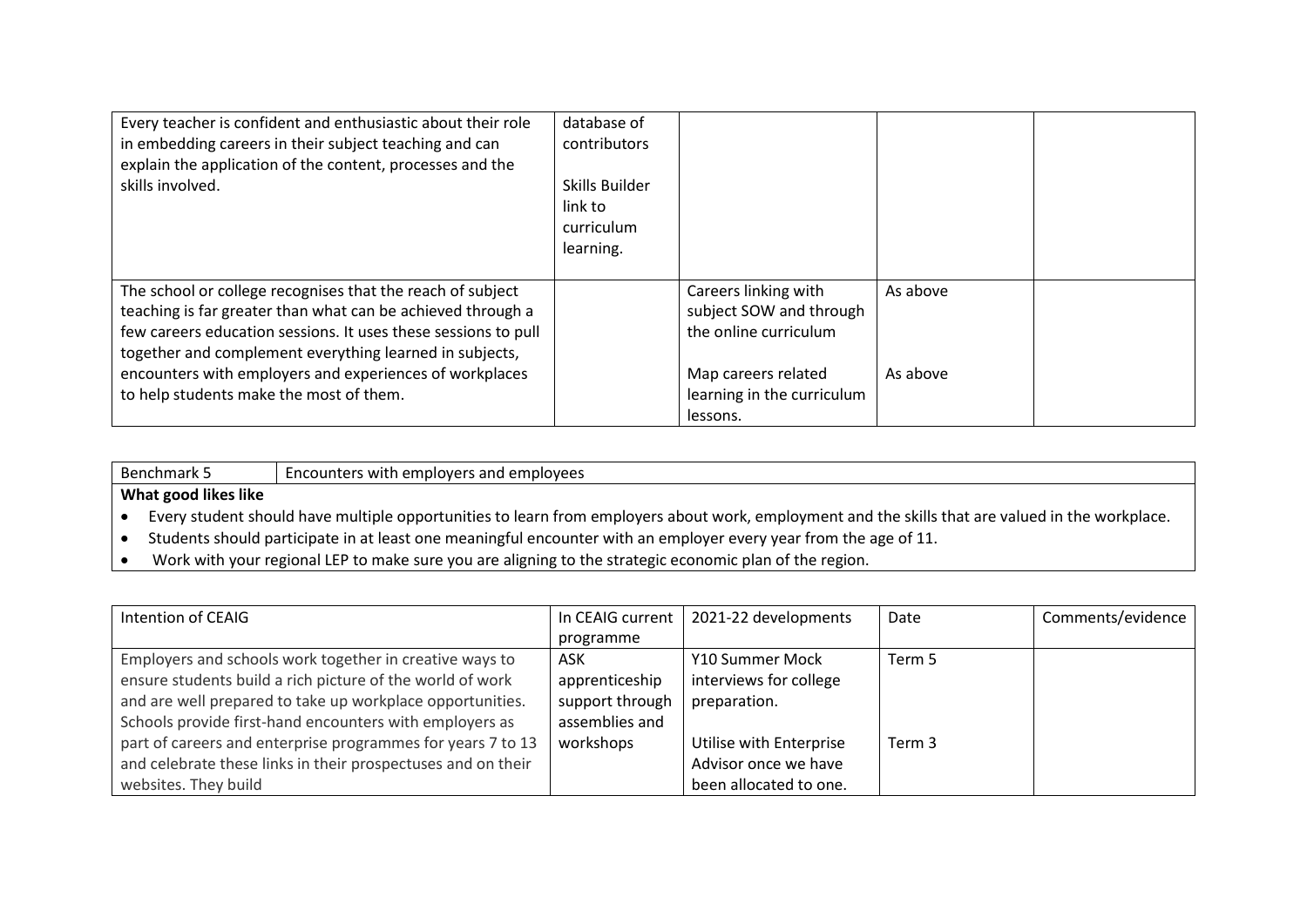| sustainable relationships with large and small employers<br>and plan mentoring, careers talks, mock interviews,<br>enterprise competitions and workplace visits. The<br>encounters are well planned and help to increase student<br>enthusiasm and confidence.                                                                                                                                                                                                                                                                                                                                                                                                                                                                        | Y10 parent<br>Work<br>shadowing day<br>experience<br>Internships<br>promoted as | Access to specific virtual<br>experiences e.g. Building<br>Green                                           | Ongoing |  |
|---------------------------------------------------------------------------------------------------------------------------------------------------------------------------------------------------------------------------------------------------------------------------------------------------------------------------------------------------------------------------------------------------------------------------------------------------------------------------------------------------------------------------------------------------------------------------------------------------------------------------------------------------------------------------------------------------------------------------------------|---------------------------------------------------------------------------------|------------------------------------------------------------------------------------------------------------|---------|--|
| Schools offer 4 or more progressive encounters per year. In                                                                                                                                                                                                                                                                                                                                                                                                                                                                                                                                                                                                                                                                           | available.<br>Enrichment                                                        | To increase the                                                                                            | Ongoing |  |
| years 7 and 8, the focus may be on exploring the student's<br>interests and motivations and developing a broad<br>understanding of the world of work. In year 9, the focus may<br>be on building aspirations and exploring career                                                                                                                                                                                                                                                                                                                                                                                                                                                                                                     | programme<br>includes work<br>based visits.                                     | encounters with<br>employers through<br>developing contacts                                                |         |  |
| opportunities in more detail, including challenging<br>stereotypes. Year 10 may be a time to address self-<br>presentation and what employers want, while, in year 11,<br>there is a practical focus on making plans and applications<br>for post-16 learning. The post-16 study programme should<br>include structured work experience, volunteering and<br>personal development.                                                                                                                                                                                                                                                                                                                                                    | Other employer<br>encounters as<br>mapped in the<br>encounters<br>plan.         | Discussion with<br>Enterprise advisor                                                                      | Term 3  |  |
| Schools and colleges have strong and lasting links with local<br>businesses, supported by the Enterprise Adviser. In some<br>cases, links are sustained through the school's<br>governing body or fostered through programmes, such as<br>Business Class from Business in the Community. Schools and<br>colleges in rural areas or in regions where the local economy<br>is under pressure rise to the challenge of developing a wide<br>range of employer encounters. The contribution of<br>Enterprise Advisers to the network is invaluable, building on<br>the foundation<br>of over 1,700 senior business leaders who have already<br>volunteered to foster employer connections and offer<br>strategic support to headteachers. |                                                                                 | Have an Enterprise<br>Adviser allocated - none<br>currently in role - BWA<br>to confirm with Penny<br>Daly | Term 3  |  |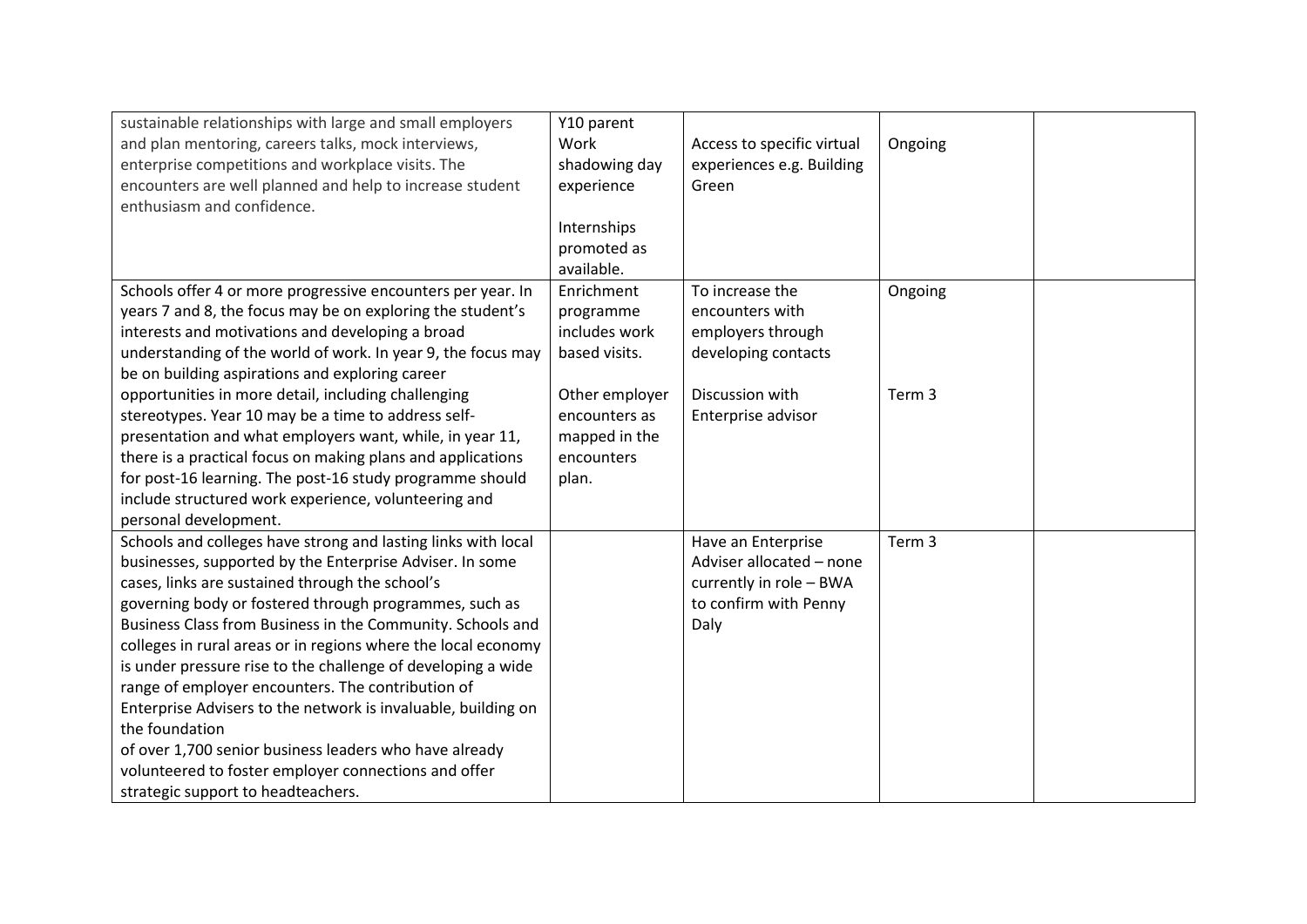| Benchmark 6 | <b>Experiences of workplaces</b> |
|-------------|----------------------------------|
|-------------|----------------------------------|

- Every student should have first-hand experiences of the workplace through work visits, work shadowing and/or work experience so they can explore their career opportunities.
- By the age of 16, every student should have had at least one experience of a workplace, additional to any part-time jobs they may have.
- By the age of 18, every student should have had one further such experience, additional to any part-time jobs they may have.

| Intention of CEAIG                                                                                                                                                                                                                                                                                                                               | In CEAIG                                                                            | 2021-22 developments                                                                                    | Date   | Comments/evidence                                                               |
|--------------------------------------------------------------------------------------------------------------------------------------------------------------------------------------------------------------------------------------------------------------------------------------------------------------------------------------------------|-------------------------------------------------------------------------------------|---------------------------------------------------------------------------------------------------------|--------|---------------------------------------------------------------------------------|
|                                                                                                                                                                                                                                                                                                                                                  | current                                                                             |                                                                                                         |        |                                                                                 |
|                                                                                                                                                                                                                                                                                                                                                  | programme                                                                           |                                                                                                         |        |                                                                                 |
| Experiences of workplaces are part of a structured<br>programme of work-related encounters at each stage of a<br>student's course or education, rather than a bolted on<br>arrangement. Students, parents, teachers and employers<br>fully understand their scope and purpose. Younger<br>students and students in academic or general education | Skills builder<br>employability<br>programme to<br>be launched<br>within tutor      | Networking through<br><b>Enterprise Advisor to</b><br>establish local work<br>experience opportunities. | Term 3 |                                                                                 |
| explore careers and the world of work, relate their<br>learning to the real world and develop their employability<br>skills. Post-16 students, especially those in technical<br>education, focus on activities closely aligned<br>to their study programmes.                                                                                     | Local CEAIG<br>cross city<br>working group<br>to develop<br>connections             |                                                                                                         |        |                                                                                 |
|                                                                                                                                                                                                                                                                                                                                                  | <b>Encounters</b><br>with work<br>places as<br>mapped in the<br>encounters<br>plan. |                                                                                                         |        |                                                                                 |
| Students are active participants in the process of choosing<br>workplace experiences that will fulfil their needs and<br>interests, often with the help of their families. The school<br>or college monitors the quality of placements offered to                                                                                                |                                                                                     | Y10 work shadowing through<br>parents.                                                                  | Term 6 | Local CEAIG request<br>no formal W.E in the<br>city as the city<br>doesn't have |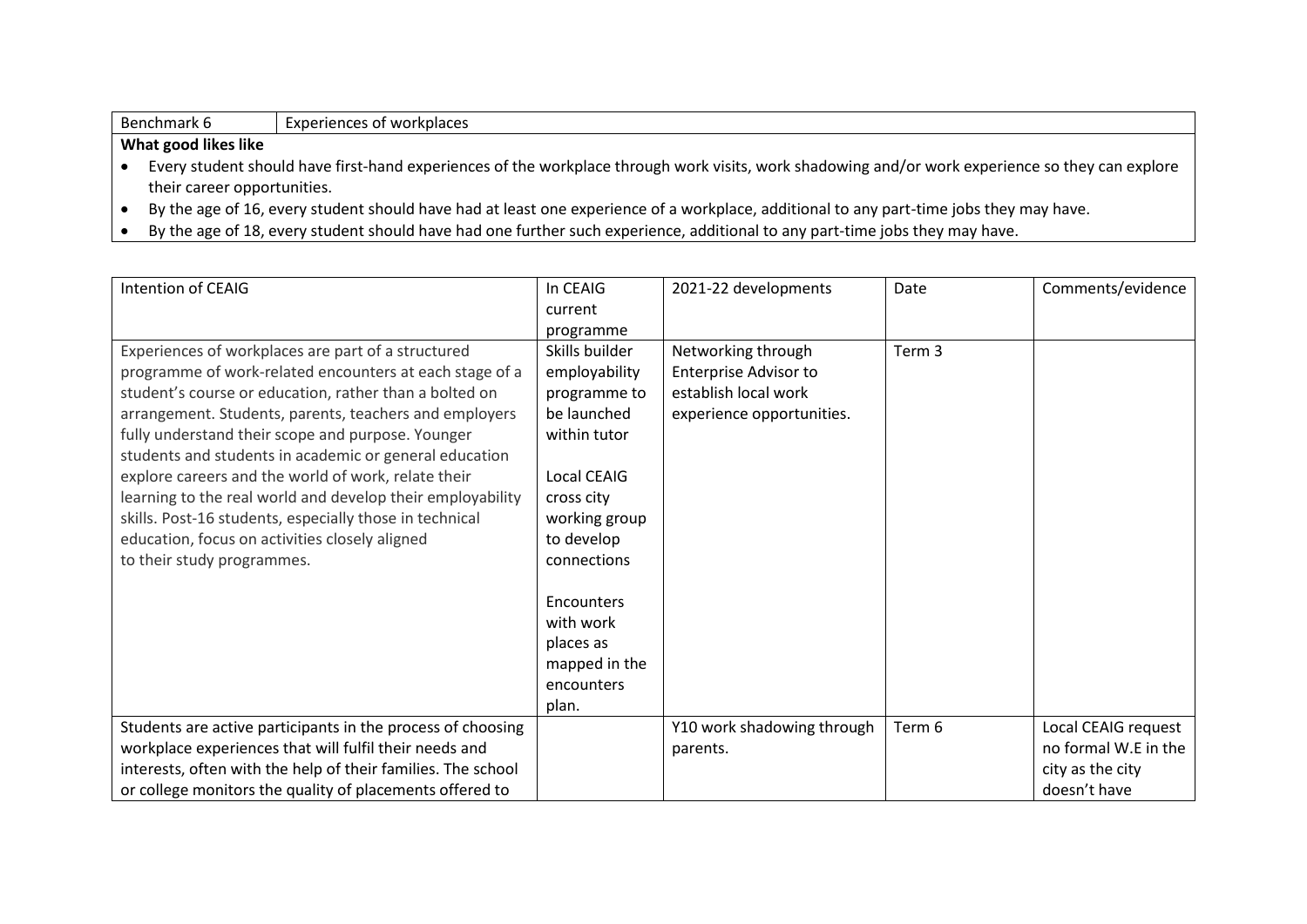| students from deprived backgrounds to ensure that they       |                             |         | capacity. Exploring  |
|--------------------------------------------------------------|-----------------------------|---------|----------------------|
| are not unfairly disadvantaged.                              |                             |         | alternative          |
|                                                              |                             |         | approaches through   |
|                                                              |                             |         | CEAIG network and    |
|                                                              |                             |         | Enterprise Advisors. |
| Students are prepared well for the experiences they are      | Pre- Work experience        | Term 4  |                      |
| about to have. This is more than just dealing with           | briefing session through    |         |                      |
| organisational matters. It is about framing learning so that | tutor.                      |         |                      |
| students know what they can get from the experience.         |                             |         |                      |
| Schools and colleges work closely with employers to make     |                             |         |                      |
| the experiences as positive as possible.                     |                             |         |                      |
| Students are well-supported during the workplace             |                             |         |                      |
| experience and have opportunities to talk with a trusted     |                             |         |                      |
| and familiar adult about what they are doing and finding     |                             |         |                      |
| out.                                                         |                             |         |                      |
| After the experience, students undertake structured          | Work shadowing reflective   | Term 5  |                      |
| reflection in a specially-arranged session and/or in subject | journal to be created to    |         |                      |
| lessons to reinforce what they have learned.                 | record & monitor the        |         |                      |
|                                                              | learning.                   |         |                      |
| Employers provide valuable feedback to the school or         |                             |         |                      |
| college. They provide information about how well             |                             |         |                      |
| students have performed doing work experience or work        |                             |         |                      |
| shadowing placements. They also evaluate their               |                             |         |                      |
| experience of taking part in activities arranged by the      |                             |         |                      |
| school or college.                                           |                             |         |                      |
| Consider alternative models of work experience to ensure     | Explore alternatives to     | Ongoing |                      |
| time is well structured and has maximum impact. This         | traditional work experience |         |                      |
| could mean there is less focus on the length of the work     | through effective local     |         |                      |
| experience and more on quality and evaluation.               | networking.                 |         |                      |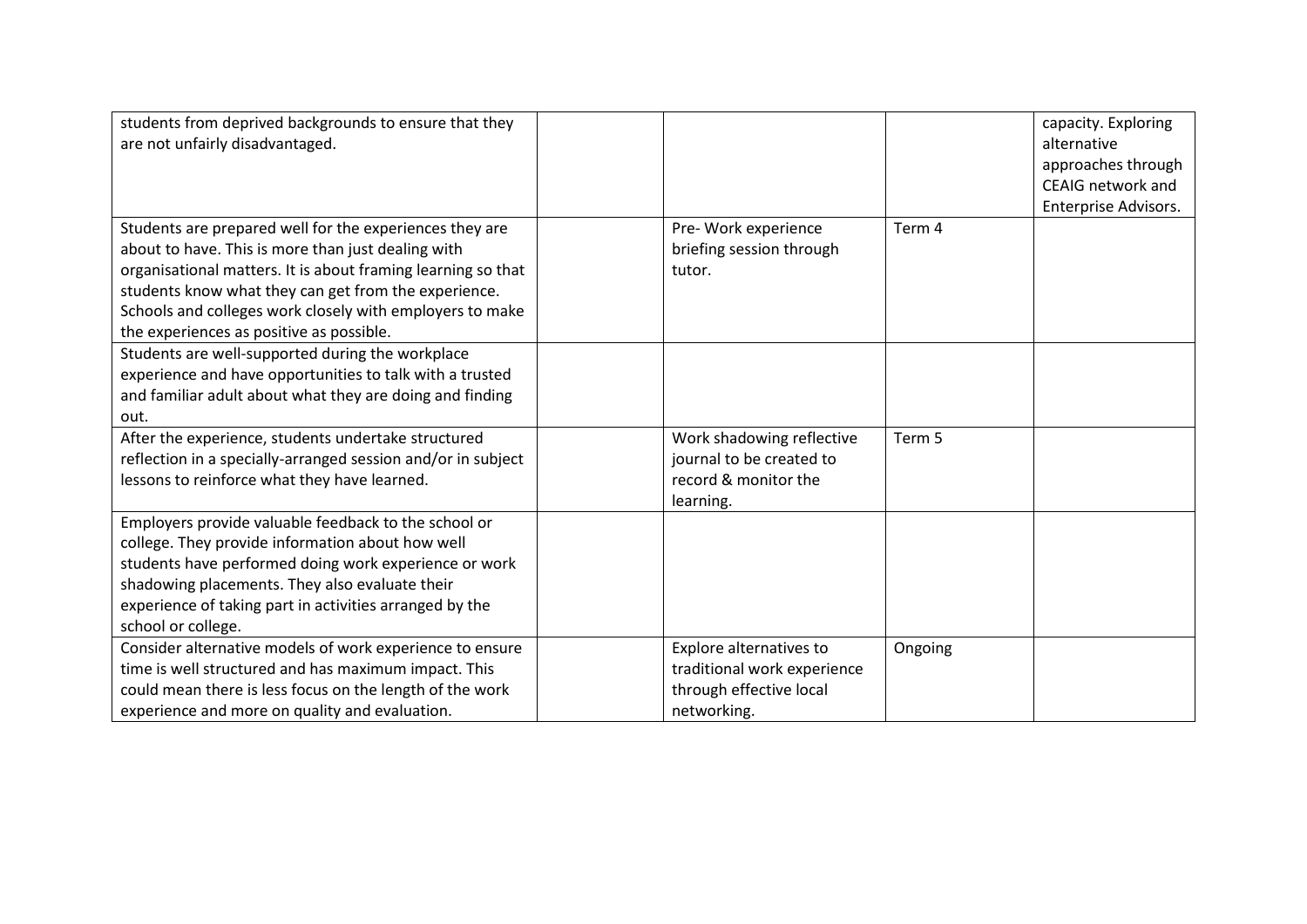| Benchmark 7          | Encounters with Further and Higher Education                                                                                                     |  |  |  |  |  |  |  |
|----------------------|--------------------------------------------------------------------------------------------------------------------------------------------------|--|--|--|--|--|--|--|
| What good likes like |                                                                                                                                                  |  |  |  |  |  |  |  |
|                      | All students should understand the full range of learning opportunities that are available to them. This includes academic and vocational        |  |  |  |  |  |  |  |
|                      | routes and learning in schools, colleges, universities and the workplace.                                                                        |  |  |  |  |  |  |  |
|                      | By the age of 16, every pupil should have had a meaningful encounter with a provider of the full range of learning opportunities.                |  |  |  |  |  |  |  |
|                      | By the age of 18, all students who are considering applying for university should have had at least two visits to universities to meet staff and |  |  |  |  |  |  |  |
| students.            |                                                                                                                                                  |  |  |  |  |  |  |  |

| Intention of CEAIG                                                                                                                                                                                                                                    | In CEAIG current<br>programme                                  | 2021-22 developments                                                        | Date         | Comments/evidence                                   |
|-------------------------------------------------------------------------------------------------------------------------------------------------------------------------------------------------------------------------------------------------------|----------------------------------------------------------------|-----------------------------------------------------------------------------|--------------|-----------------------------------------------------|
| Enterprise Advisers and Enterprise Coordinators work<br>closely with local institutions and agencies on a<br>collaborative and strategic approach. All partners - schools,<br>colleges, universities, local authorities, careers guidance             | Local city CEAIG<br>working party                              | To have in place an<br><b>Enterprise Adviser</b>                            | Term 3       |                                                     |
| providers, parents/carers, employers and the<br>wider community - have a common understanding of local<br>needs and solutions. Co-operative working makes it easier<br>to organise big events, such as careers, skills and higher<br>education fairs. | Encounters as<br>per the mapping<br>document.                  |                                                                             |              |                                                     |
| Schools and colleges have a multi-pronged approach to<br>ensure students are well-supported to choose pathways<br>they value post-18. They start this work long before<br>students reach the point of decision as evidence shows that                 | Encounters as<br>per the mapping<br>document.<br>Including 1:1 | Skills Builder<br>employability skills<br>programme - all years             | Ongoing      |                                                     |
| raising aspirations and building resilience is effective from<br>year 7 or earlier.                                                                                                                                                                   | guidance twice<br>in their school<br>journey.                  | Level 6 qualified 1:1<br>guidance for post 16<br>transition                 | Term 1 and 2 |                                                     |
| The school acts in the best interests of students. It<br>recognises and accepts that students post-14 have the<br>possibility of going to a university technical college or a                                                                         |                                                                | Provision of information<br>on post-14 choices to<br>parents and pupils for | Term 1       | Local UTC closed.<br>Some students<br>accessing MET |
| studio school, rather than simply choosing what subjects to<br>take at GCSE and equivalent.                                                                                                                                                           |                                                                | pathway 3 students.                                                         |              | courses or Plumpton<br>vocational courses.          |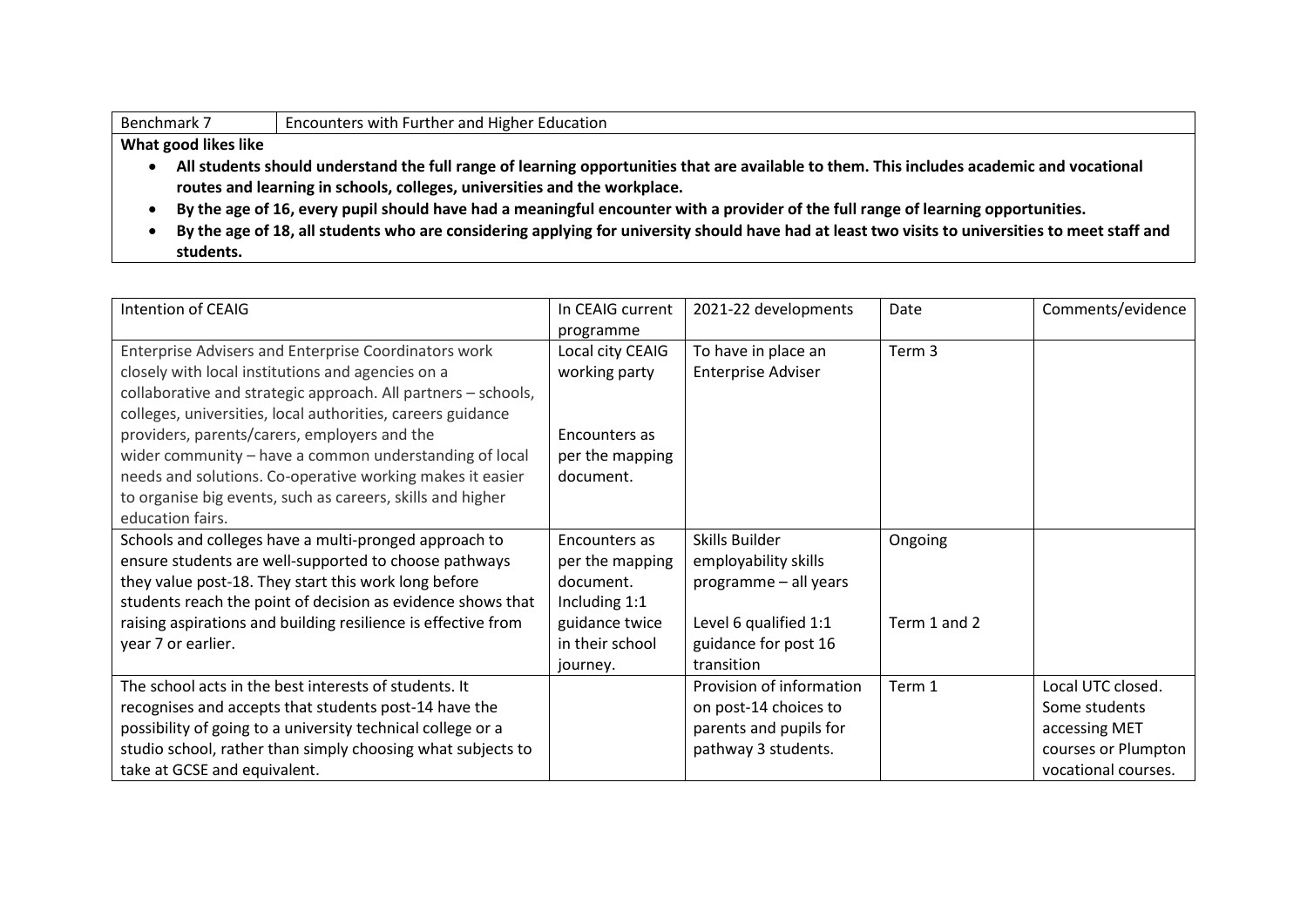| The school makes maximum use of its flexibility to organise<br>suspended timetable days for different year groups, such as<br>careers and higher education preparation days for year 12s<br>in the summer term.                                                                                                              | Year 9 Careers<br>day in the<br>enrichment<br>programme.<br><b>Explicitly careers</b><br>linked<br>enrichment day<br>for each year<br>group. | Develop the strength of<br>CEAIG provision within<br>the Y9 and Y10<br>enrichment day.                                                            | Term 2 and 6 |  |
|------------------------------------------------------------------------------------------------------------------------------------------------------------------------------------------------------------------------------------------------------------------------------------------------------------------------------|----------------------------------------------------------------------------------------------------------------------------------------------|---------------------------------------------------------------------------------------------------------------------------------------------------|--------------|--|
| The school ensures encounters with further and higher<br>education are part of an overall approach that<br>encompasses:<br>• personalised and small-group information, advice and<br>guidance<br>• carefully selected sources of information, including<br>digital and print-based, which are promoted through the           | Post 16<br>Information<br>evening for Y11<br>with local<br>providers.                                                                        | Specific HE connected<br>events through the Local<br>universities for MAGT<br>and PP (NCOP provision).                                            | Term 1       |  |
| school's website, newsletter and social media<br>• a planned programme of on-site and off-site encounters<br>with further and higher education to<br>strengthen accessibility, outreach and transition<br>preparedness for targeted groups, such as Pupil Premium,<br>gifted and talented students and students with special | Close<br>communication<br>with parents in<br>Y9 options<br>pathways.                                                                         |                                                                                                                                                   | Term 1       |  |
| educational needs and disabilities<br>• close co-operation with parents, families and carers in<br>recognition of their key influence on children's thinking and<br>decision-making, specifically to develop their capacity to talk<br>about careers with their children and encourage family<br>learning.                   | Promotion of<br>Y10 Taster days<br>as available.                                                                                             | Improved and earlier<br>notification of taster<br>bookings through better<br>liaison with post 16<br>providers through<br>newsletter and website. | Term 1 and 2 |  |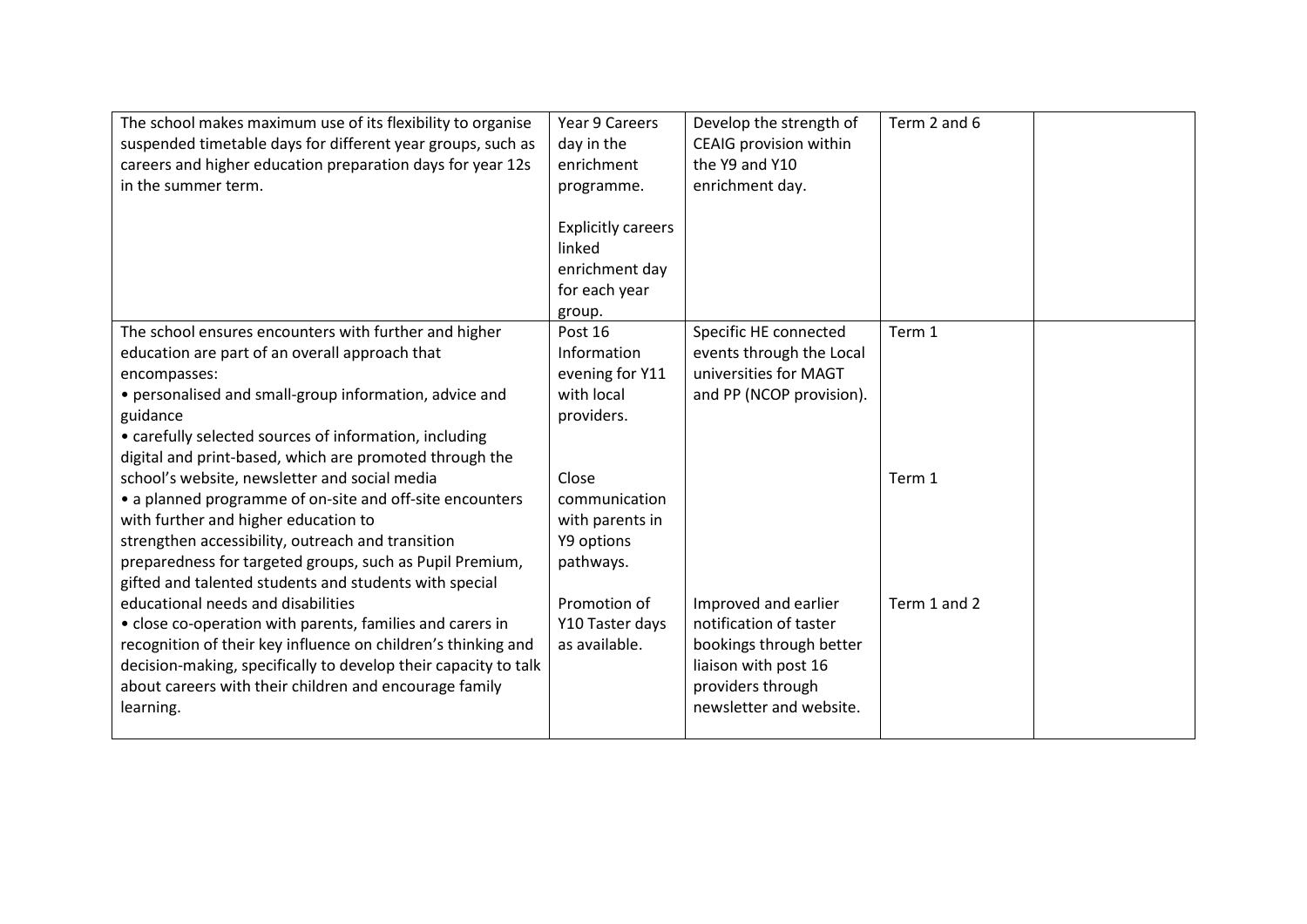#### Benchmark 8 Personal guidance

- **Every student should have opportunities for guidance interviews with a career adviser.**
- **Every student should have at least one of these interviews by the age of 16, and the opportunity for a further interview by the age of 18**

| Intention of CEAIG                                                                                                                                                                                                                                                                                                                                                                                                                                                                                                                                                       | In CEAIG<br>current<br>programme                                                                                                                         | 2021-22 developments                                                                 | Date         | Comments/evidence |
|--------------------------------------------------------------------------------------------------------------------------------------------------------------------------------------------------------------------------------------------------------------------------------------------------------------------------------------------------------------------------------------------------------------------------------------------------------------------------------------------------------------------------------------------------------------------------|----------------------------------------------------------------------------------------------------------------------------------------------------------|--------------------------------------------------------------------------------------|--------------|-------------------|
| Career conversations are an ongoing part of a student's<br>school experience and personal guidance is an integrated<br>part of the overall careers programme.                                                                                                                                                                                                                                                                                                                                                                                                            | Individual<br>student<br>careers profiles<br>in Y9-11                                                                                                    | Tutor engagement with<br>Unifrog information in<br>Y9-11 with a "Careers"<br>review" | Term 3       |                   |
| The school offers personalised support tailored to students'<br>needs and abilities. The advice is impartial and always in the<br>best interests of the young person. It has an observable<br>impact on their career and progression.                                                                                                                                                                                                                                                                                                                                    |                                                                                                                                                          | 1:1 guidance with level 6<br>qualified advisor for Y11<br>& key Y10.                 | Term 1 and 2 |                   |
| The personal guidance on careers is closely integrated with<br>the wider pastoral and student support system in the school.<br>Senior staff, including the headteacher, heads of year,<br>personal tutors, form teachers and learning support staff,<br>consider students' career development as an integral part of<br>their overall personal, social and educational development.<br>Communication<br>between staff is good and underpinned by effective<br>information-sharing and record-keeping. Specialist inputs by<br>career advisers are valued and acted upon. | Keyworkers<br>assigned to<br>support<br>vulnerable<br>pupils at key<br>transitions.<br><b>CEIAG input</b><br>recorded for a<br>5-year record<br>of input | CPD for all staff on CEIAG<br>provision and<br>responsibilities.                     | Term 4       |                   |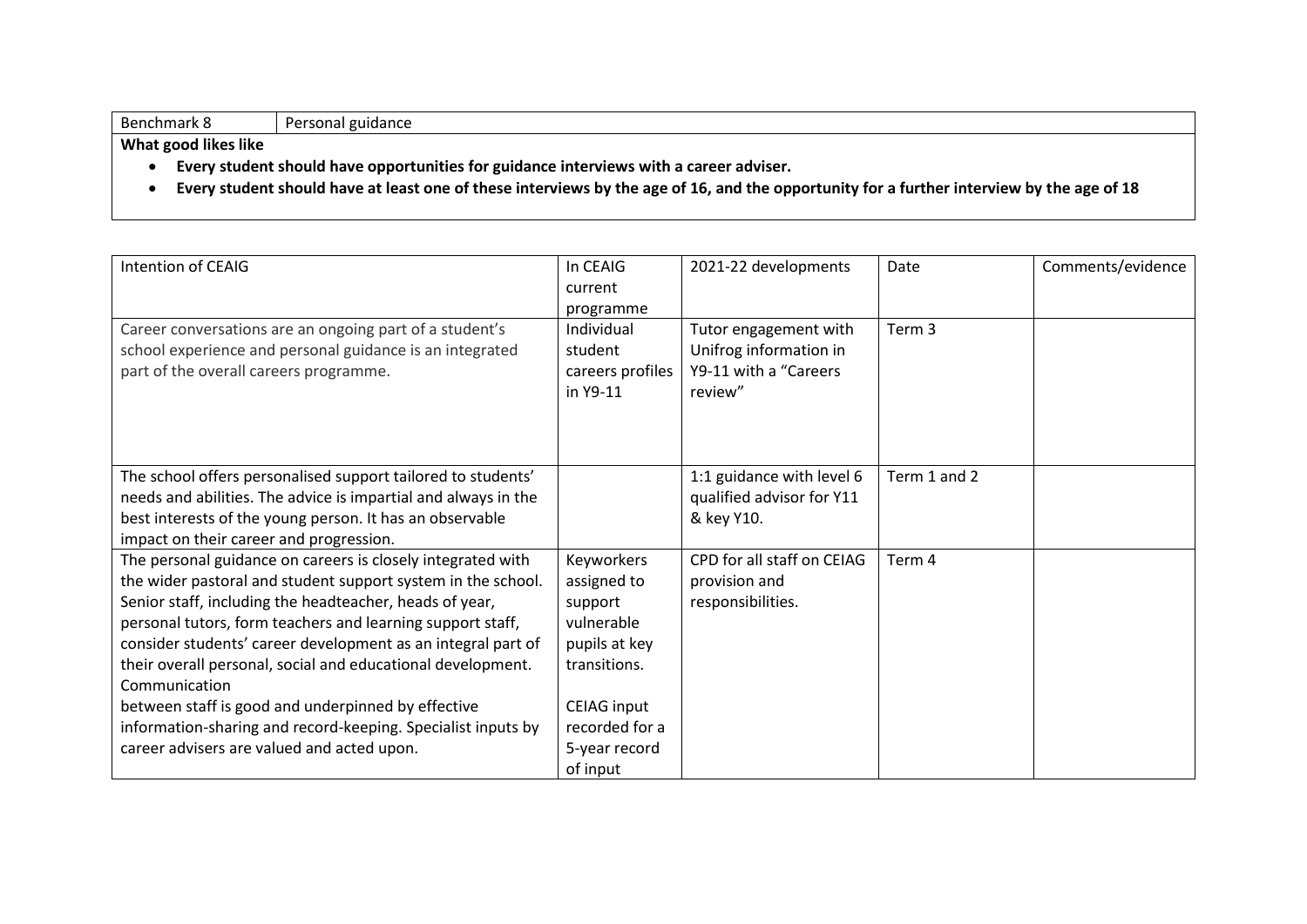| Career advisers work closely with staff to deliver a range of  | 1:1 interviews | Y11 receive 1:1 Level 6   | Term 4      |  |
|----------------------------------------------------------------|----------------|---------------------------|-------------|--|
| individual support to students, including:                     | for Y9 during  | qualified guidance        |             |  |
| • one-to-one guidance at crucial points of decision making,    | Option         | interviews.               |             |  |
| including year 8 and 9 option choice and choosing pathways     | selection.     |                           |             |  |
| for post-16 and post-18 - this guidance offers students in-    |                |                           |             |  |
| depth support to interpret information and apply it to their   | ASK            | ASK apprenticeship        | Term 5      |  |
| own situation                                                  | apprenticeship | support workshops         |             |  |
| • group work sessions on particular topics, such as            | assemblies     |                           |             |  |
| apprenticeships, labour market trends or                       |                |                           |             |  |
| employability skills                                           |                | Exam results day support. | Summer 2022 |  |
| • advice to parents and students at careers fairs and parents' |                |                           |             |  |
| evenings                                                       |                |                           |             |  |
| • advertised drop-in sessions for students at lunchtimes and   |                |                           |             |  |
| other times during the week                                    |                |                           |             |  |
| • support on exam results days.                                |                |                           |             |  |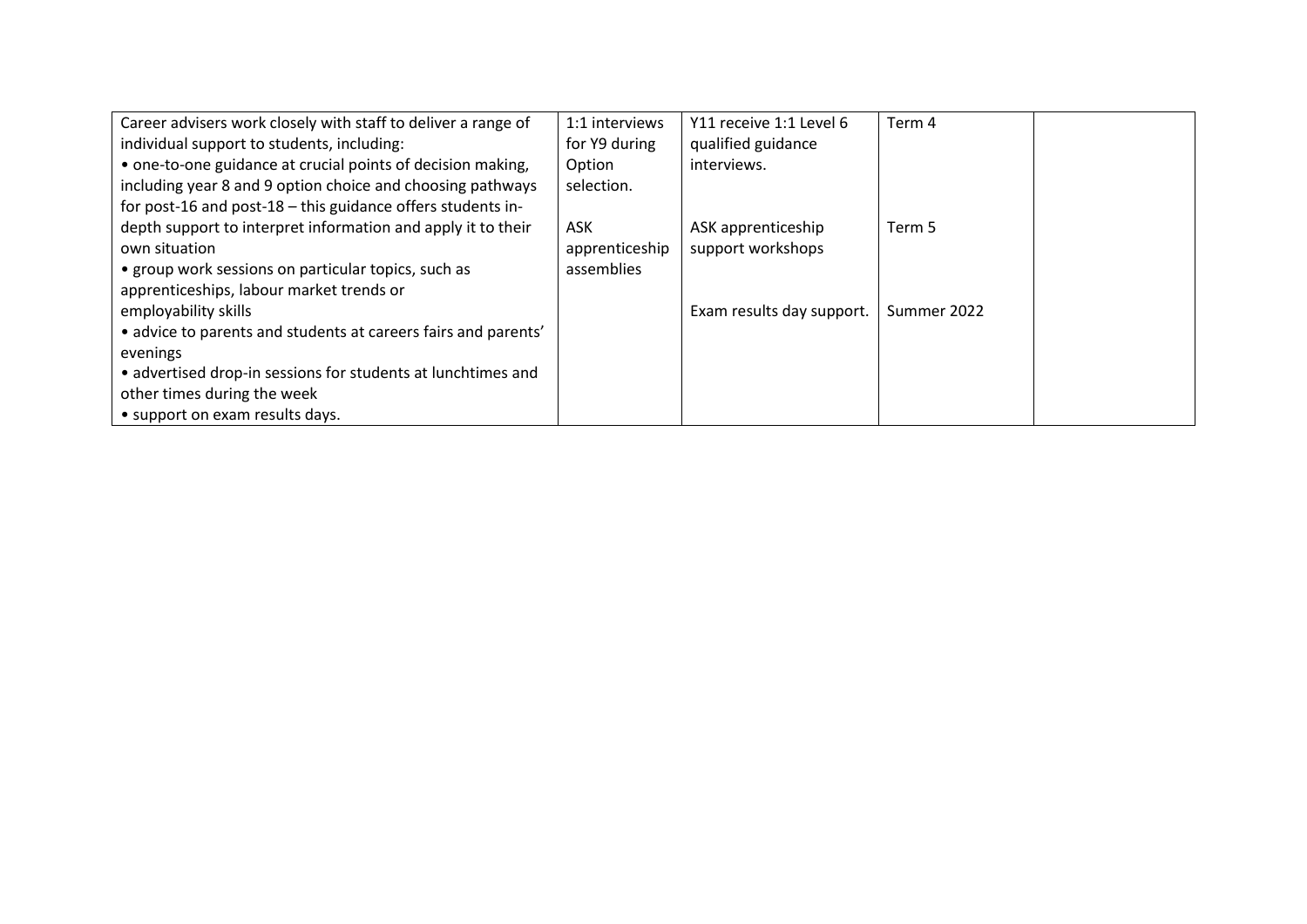#### Careers related Subject Learning opportunities - TBC

| Subject          | $\overline{7}$                                                                         | 8                                                                                                                              | 9                                                                                                                                            | 10                                                                                                                                                 | 11                                                                                                                                          |
|------------------|----------------------------------------------------------------------------------------|--------------------------------------------------------------------------------------------------------------------------------|----------------------------------------------------------------------------------------------------------------------------------------------|----------------------------------------------------------------------------------------------------------------------------------------------------|---------------------------------------------------------------------------------------------------------------------------------------------|
| <b>English</b>   |                                                                                        |                                                                                                                                |                                                                                                                                              |                                                                                                                                                    |                                                                                                                                             |
| <b>Maths</b>     |                                                                                        |                                                                                                                                |                                                                                                                                              |                                                                                                                                                    |                                                                                                                                             |
| <b>Science</b>   | See Science curriculum map                                                             | See Science curriculum map                                                                                                     | See Science curriculum map                                                                                                                   | See Science curriculum map                                                                                                                         | See Science curriculum map                                                                                                                  |
| <b>History</b>   | Development of employment in<br>old agricultural society                               | Slave trade & industrial<br>revolution, WW1 and the<br>changes to working practice                                             | WW2 and impact on working<br>life                                                                                                            | Cold war, differing international<br>business cultures, international<br>employment issues.                                                        |                                                                                                                                             |
| Geography        |                                                                                        |                                                                                                                                |                                                                                                                                              |                                                                                                                                                    |                                                                                                                                             |
| Languages        |                                                                                        |                                                                                                                                |                                                                                                                                              |                                                                                                                                                    |                                                                                                                                             |
| <b>Computing</b> |                                                                                        |                                                                                                                                |                                                                                                                                              |                                                                                                                                                    |                                                                                                                                             |
| <b>DT</b>        | Civil engineering through bridge<br>design. Architecture through<br>grade design unit. | Introduction to<br>product/industrial designers,<br>CAD technicians, mechanical<br>engineers through "Solidworks"<br>CAD unit. | Mechanical engineering and<br>design through Bloodhound<br>racer unit.                                                                       | Materials unit links to interior<br>design, architecture, graphic<br>design and Engineering.                                                       |                                                                                                                                             |
| <b>PE</b>        | Coaching unit supporting<br>development of employability<br>skills                     | Coaching unit supporting<br>development of employability<br>skills                                                             | Coaching unit supporting<br>development of employability<br>skills                                                                           | Link to physiotherapy,<br>nutritionist, psychologist within<br>curriculum                                                                          |                                                                                                                                             |
| <b>Music</b>     |                                                                                        |                                                                                                                                | Music for Film and TV, Within<br>those topics we look at jobs that<br>are available e.g Performers,<br>Conductors, Composers etc.            |                                                                                                                                                    |                                                                                                                                             |
| Drama            |                                                                                        |                                                                                                                                | Roles with a Drama theatre                                                                                                                   | <b>Applications to National Youth</b><br>Theatre encouraging<br>development of technical<br>expertise                                              |                                                                                                                                             |
| Art              | <b>Grotesque Gargoyle- Video</b><br>footage of a working clay artist.                  | <b>Beautiful Bugs-Looking at</b><br>commercial prints of insects, in<br>industry                                               | How other industries use 3D<br>drawing eg Architects, product<br>designers. Video showing GCSE<br>work and list of possible career<br>paths. | <b>Review of different disciplines</b><br>within art. Independent<br>research of artists and designers<br>to inspire and develop students<br>work. | Review of different disciplines<br>within art. Independent<br>research of artists and<br>designers to inspire and<br>develop students work. |
| <b>RP</b>        |                                                                                        |                                                                                                                                |                                                                                                                                              |                                                                                                                                                    |                                                                                                                                             |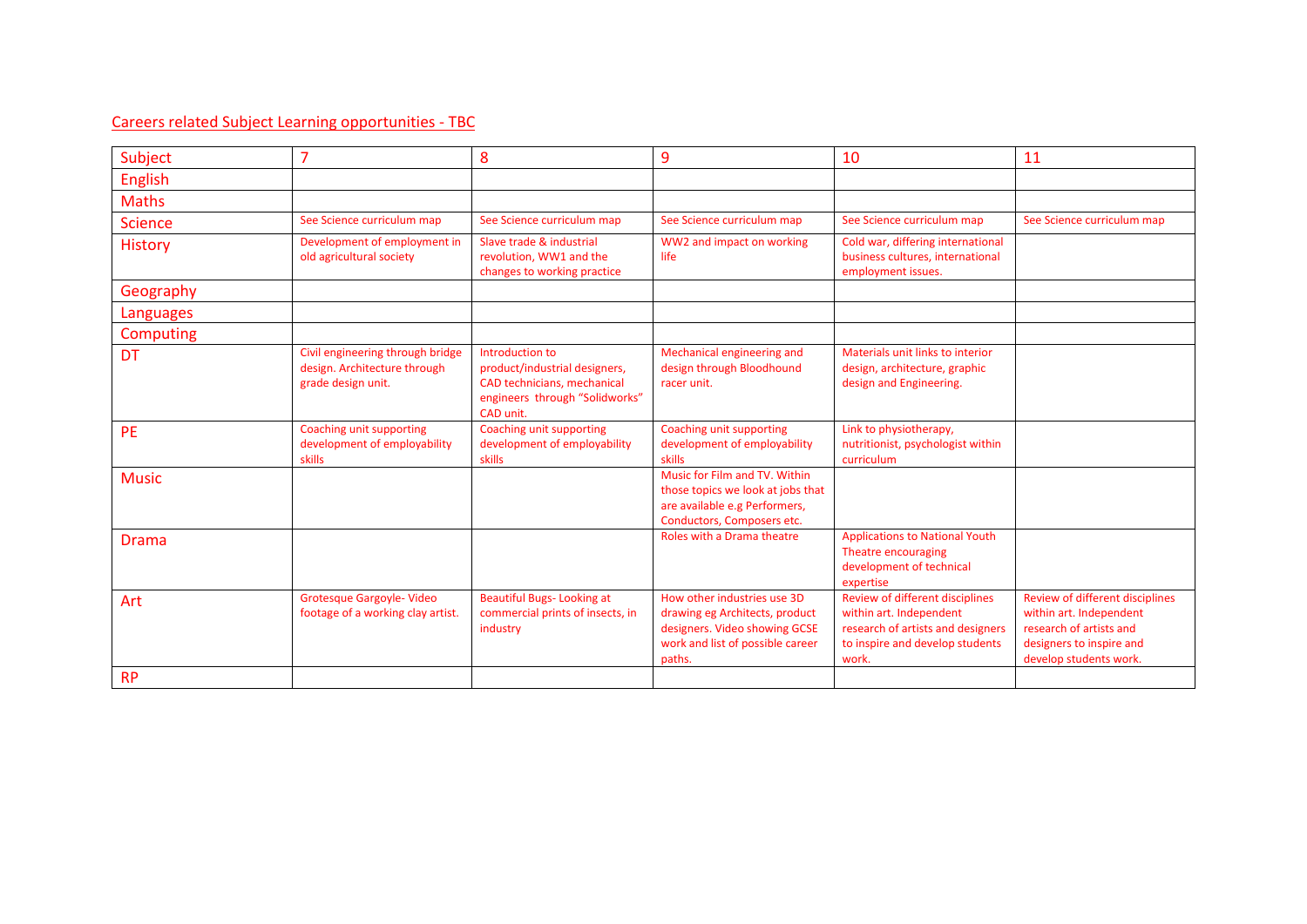#### CEIAG Curriculum in PSHE

| <b>Learning Outcome</b>                                                          | Y8         | Υ9                      | Y10                  | Y11         |
|----------------------------------------------------------------------------------|------------|-------------------------|----------------------|-------------|
|                                                                                  |            |                         |                      |             |
| LO1: Make appropriate decisions about<br>which careers to pursue                 |            | 1,4,6,9,10              | 1,2,3,5,6,9          | 4,8,10      |
|                                                                                  |            |                         |                      |             |
| LO2: Have increased awareness of what                                            |            |                         |                      |             |
| career opportunities exist                                                       | 3,6,7,9,10 | 4,5,6,7,9               | 5,7,9                | 4,8,9       |
| LO3: Learn skills needed to transition<br>themselves from school through various |            |                         |                      |             |
| stages of their career                                                           | 1,2,8      | 6,8                     | 1, 2, 3, 4, 5, 8, 10 | 1,2,3,4,5,6 |
| LO4: Be aware of their own skills,<br>attributes and interests and how that      |            |                         |                      |             |
| contributes to good career choices                                               | 2,4,5,9    | 1, 2, 3, 5, 6, 7, 8, 10 | 1, 2, 3, 4, 5, 6, 8  | 3,7         |
| LO5: Make better and more confident<br>choices in the courses and careers they   |            |                         |                      |             |
| choose                                                                           | 3,4,6      | 1,6,9                   | 5,9                  | 2,4,10      |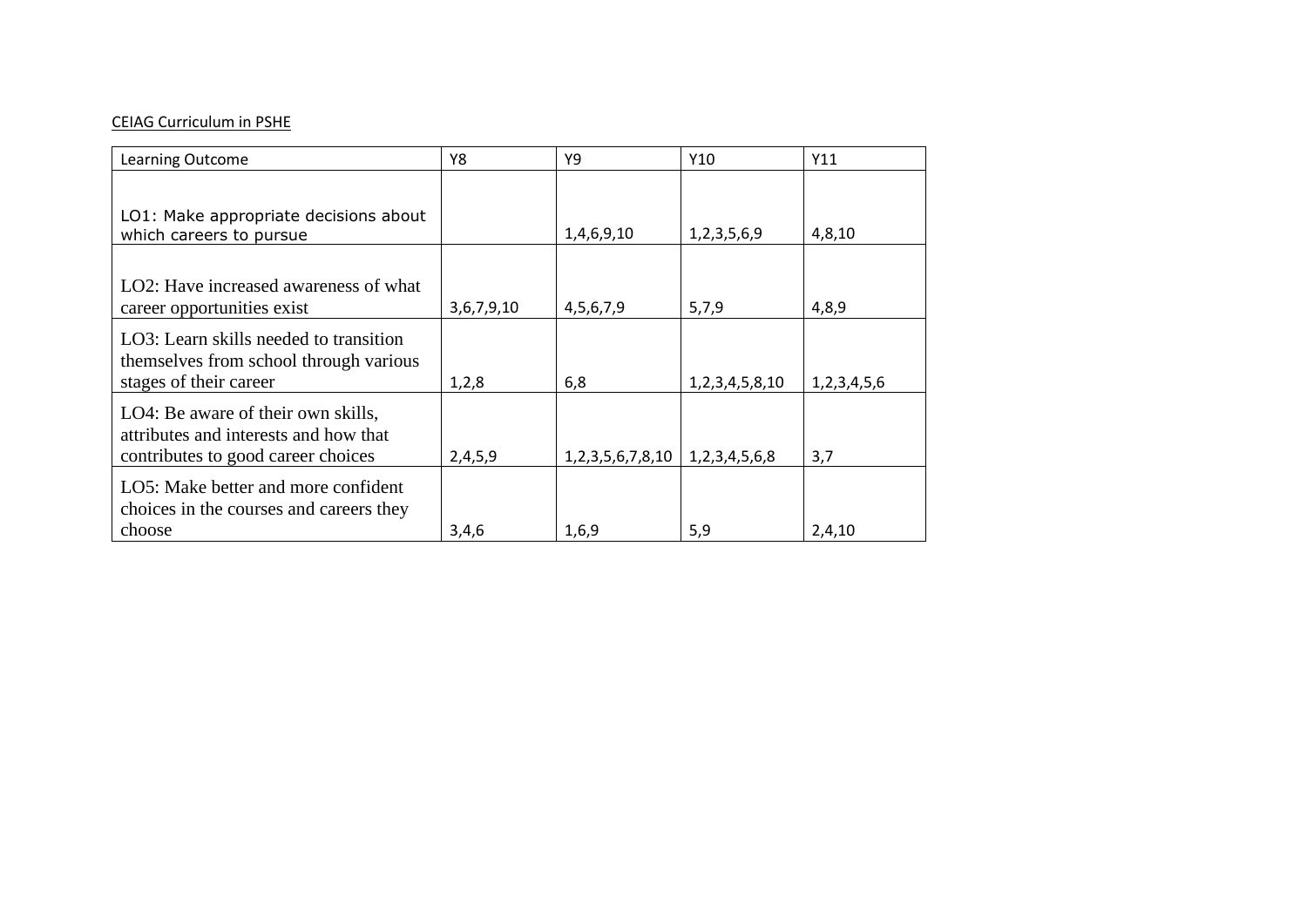### 2020-21 CEIAG Evaluation

# Evaluated against CDi framework

| <b>Outcome</b>                                                                                                                                                                                                                                         | <b>Element of learning</b> | Key<br>stage            | When<br>Does this happen? | Where<br>Does this happen? | Who<br>Makes it happen? | How<br>Do we know this? |
|--------------------------------------------------------------------------------------------------------------------------------------------------------------------------------------------------------------------------------------------------------|----------------------------|-------------------------|---------------------------|----------------------------|-------------------------|-------------------------|
| Self-awareness, self-determination and self-<br>Self-awareness<br>improvement underpin aspiration, ambition<br>(1)<br>and achievement in careers, learning and the<br>world of work                                                                    |                            | $\overline{\mathbf{3}}$ |                           |                            |                         |                         |
|                                                                                                                                                                                                                                                        | $\overline{\mathbf{4}}$    |                         |                           |                            |                         |                         |
|                                                                                                                                                                                                                                                        |                            | $16-19$                 |                           |                            |                         |                         |
| Self-<br>Exploring, investigating and understanding the<br>opportunities, responsibilities and experiences<br>determination<br>that careers and the world of work have to<br>(2)<br>offer is a prerequisite for successful planning<br>and development |                            | $\mathbf{3}$            |                           |                            |                         |                         |
|                                                                                                                                                                                                                                                        | $\overline{4}$             |                         |                           |                            |                         |                         |
|                                                                                                                                                                                                                                                        | $16-19$                    |                         |                           |                            |                         |                         |
| Self-improvement<br>Developing a range of career management,<br>employability and enterprise skills is the key to<br>as a learner<br>(3)<br>meeting challenges, making progress and<br>managing change                                                 |                            | $\overline{\mathbf{3}}$ |                           |                            |                         |                         |
|                                                                                                                                                                                                                                                        | $\overline{\mathbf{4}}$    |                         |                           |                            |                         |                         |
|                                                                                                                                                                                                                                                        |                            | $16-19$                 |                           |                            |                         |                         |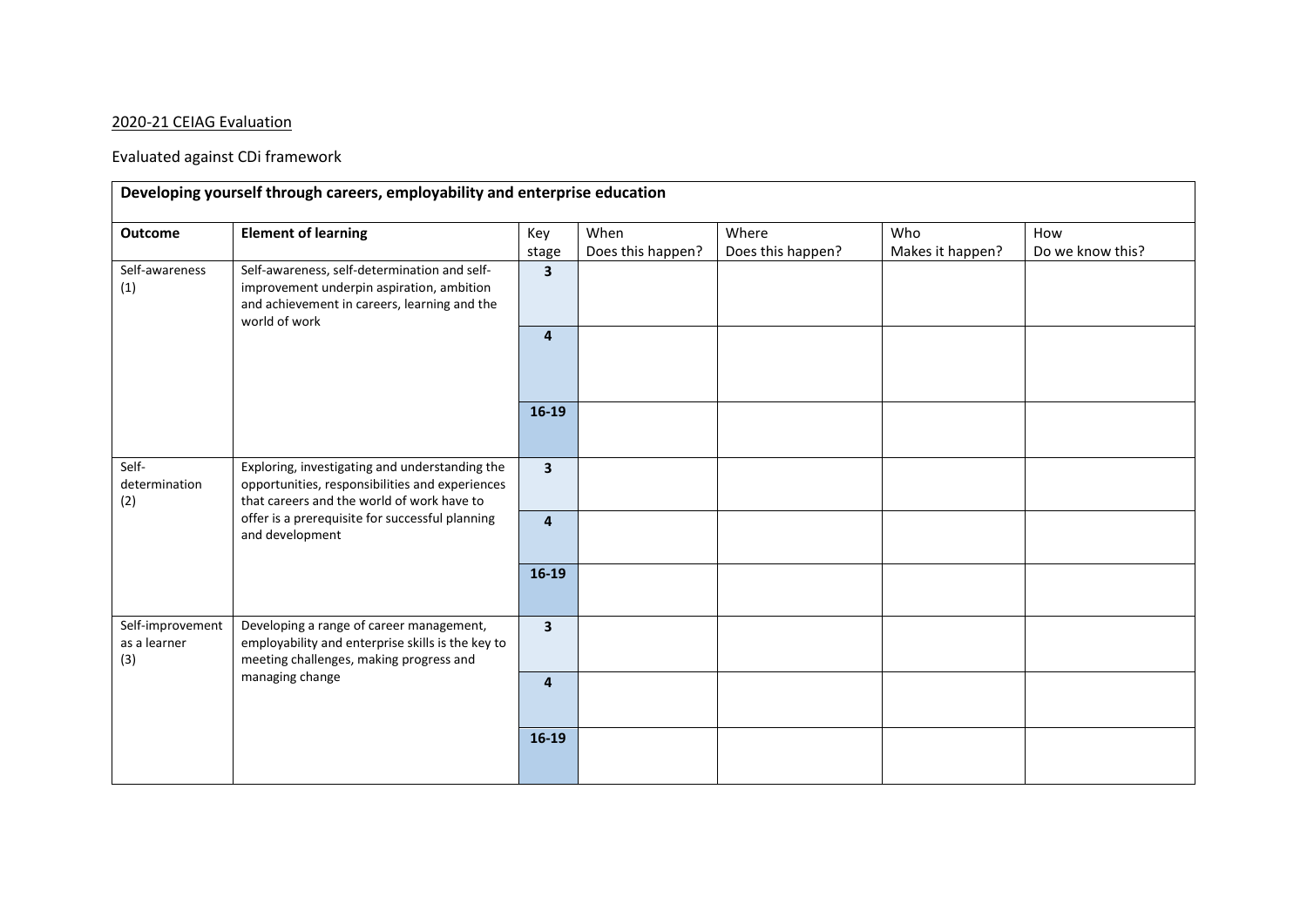| Learning about careers and the world of work                                                                                                                                                                                                       |                                                                                                                              |                         |                   |                   |                  |                  |  |  |
|----------------------------------------------------------------------------------------------------------------------------------------------------------------------------------------------------------------------------------------------------|------------------------------------------------------------------------------------------------------------------------------|-------------------------|-------------------|-------------------|------------------|------------------|--|--|
|                                                                                                                                                                                                                                                    |                                                                                                                              |                         |                   |                   |                  |                  |  |  |
| <b>Outcome</b>                                                                                                                                                                                                                                     | <b>Element of learning</b>                                                                                                   | Key                     | When              | Where             | Who              | How              |  |  |
|                                                                                                                                                                                                                                                    |                                                                                                                              | stage                   | Does this happen? | Does this happen? | Makes it happen? | Do we know this? |  |  |
| <b>Exploring careers</b><br>and career<br>development                                                                                                                                                                                              | Career exploration expands individuals'<br>horizons for action and awareness of<br>opportunities. An understanding of career | $\overline{\mathbf{3}}$ |                   |                   |                  |                  |  |  |
| processes and structures enables individuals to<br>(4)<br>make sense of their own careers, understand<br>the career experiences of others and<br>contribute in important ways to the career<br>wellbeing of others.                                | $\overline{\mathbf{4}}$                                                                                                      |                         |                   |                   |                  |                  |  |  |
|                                                                                                                                                                                                                                                    | $16-19$                                                                                                                      |                         |                   |                   |                  |                  |  |  |
| Investigating<br>Investigating people's changing experiences of<br>work enables individuals to understand the<br>work and working<br>meaning and purpose of work in people's lives.<br>life                                                        | $\overline{\mathbf{3}}$                                                                                                      |                         |                   |                   |                  |                  |  |  |
| (5)                                                                                                                                                                                                                                                | They learn what constitutes good or decent<br>work and how to find it for themselves.                                        | $\overline{\mathbf{4}}$ |                   |                   |                  |                  |  |  |
|                                                                                                                                                                                                                                                    |                                                                                                                              | $16-19$                 |                   |                   |                  |                  |  |  |
| Understanding different sizes and types of<br>Understanding<br>business and<br>industry<br>individuals to prepare for employment and to<br>(6)<br>appraise the contribution of business and<br>industry to community, social and economic<br>life. | business organisation, why they are organised<br>as they are and how they view success enables                               | $\overline{\mathbf{3}}$ |                   |                   |                  |                  |  |  |
|                                                                                                                                                                                                                                                    | $\overline{4}$                                                                                                               |                         |                   |                   |                  |                  |  |  |
|                                                                                                                                                                                                                                                    | $16-19$                                                                                                                      |                         |                   |                   |                  |                  |  |  |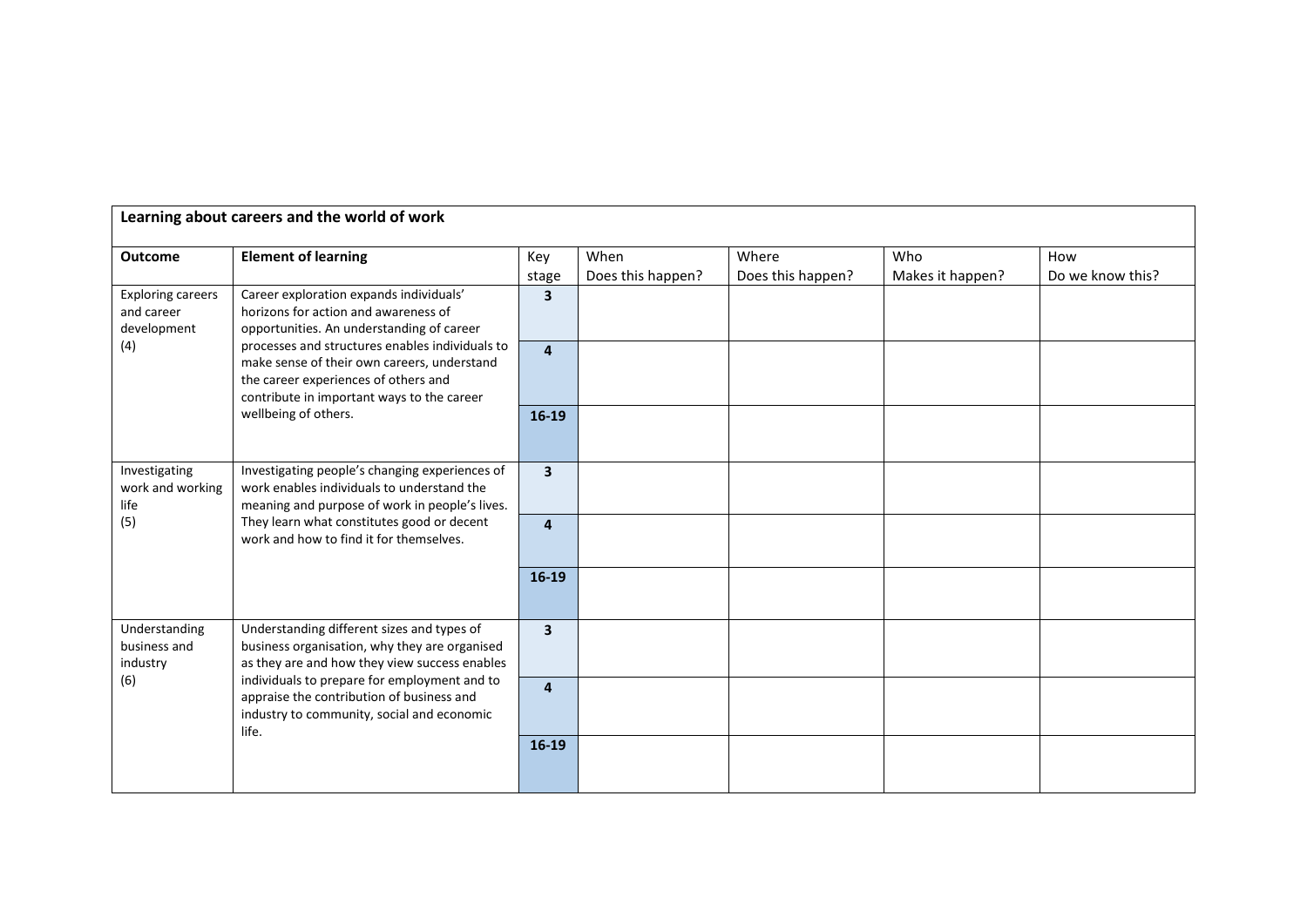| Investigating jobs<br>and labour<br>market<br>information (LMI)<br>(7) | Individuals need to know how to access,<br>analyse and act on relevant, objective and up-<br>to-date job and labour market information<br>when thinking about careers, employability<br>and enterprise. They also need to know how to<br>protect themselves from subjective and biased | $\overline{\mathbf{3}}$<br>$\overline{4}$ |  |  |
|------------------------------------------------------------------------|----------------------------------------------------------------------------------------------------------------------------------------------------------------------------------------------------------------------------------------------------------------------------------------|-------------------------------------------|--|--|
|                                                                        | information.                                                                                                                                                                                                                                                                           | $16-19$                                   |  |  |
| Valuing equality,<br>diversity and<br>inclusion<br>(8)                 | Individuals need to share in the commitment<br>to equality, diversity and inclusion as a British<br>and international value. By countering<br>stereotyping, discrimination and prejudice,                                                                                              | $\overline{\mathbf{3}}$                   |  |  |
|                                                                        | individuals can realise their own ambitions and<br>help others to do the same.                                                                                                                                                                                                         | $\overline{4}$                            |  |  |
|                                                                        |                                                                                                                                                                                                                                                                                        | $16-19$                                   |  |  |
| Learning about<br>safe working<br>practices and                        | Learning about safe working practices and<br>environments helps individuals to keep<br>themselves and others healthy and safe at                                                                                                                                                       | $\overline{\mathbf{3}}$                   |  |  |
| environments<br>(9)                                                    | work.                                                                                                                                                                                                                                                                                  | 4                                         |  |  |
|                                                                        |                                                                                                                                                                                                                                                                                        | $16-19$                                   |  |  |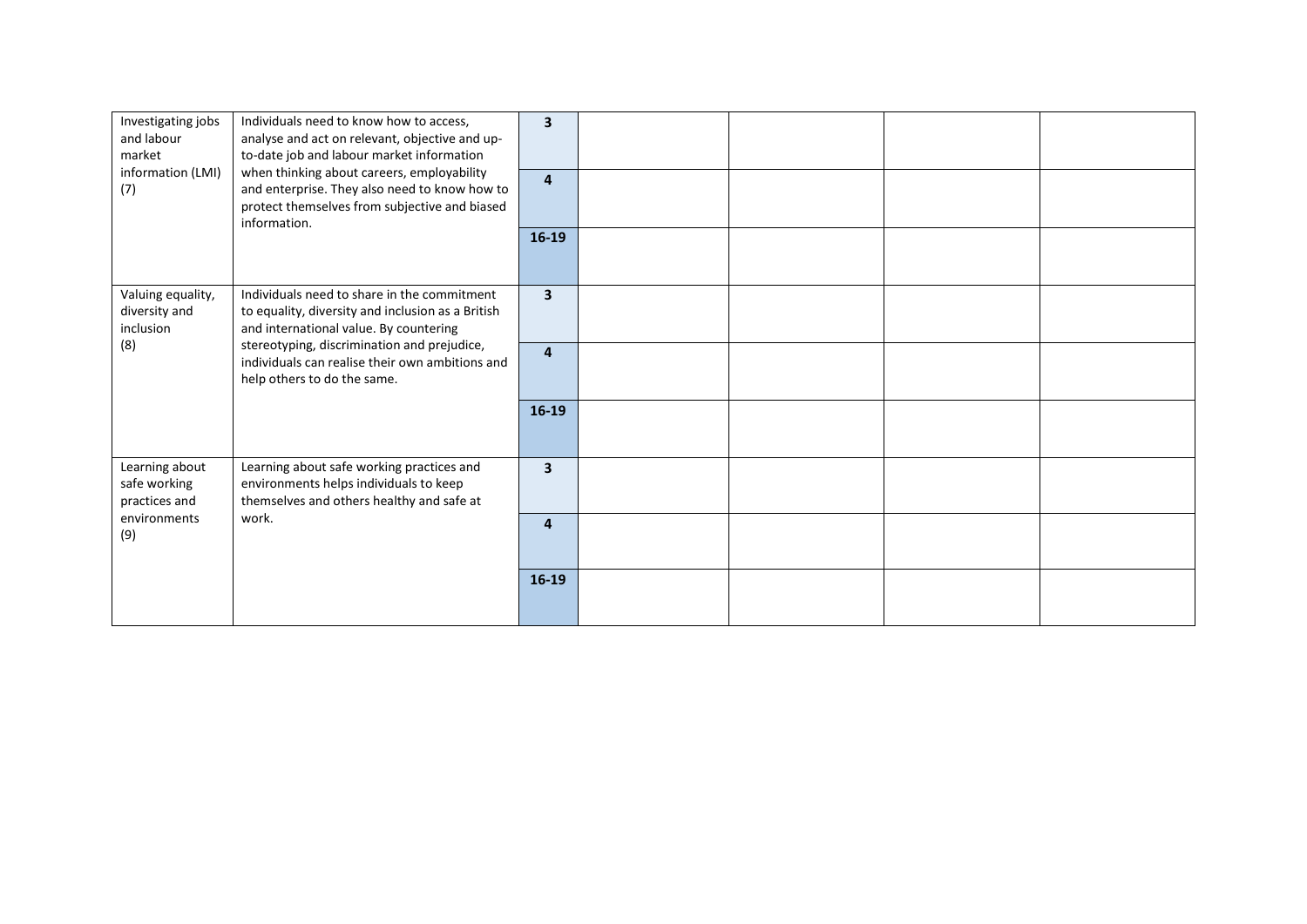| Developing your career management and employability skills                                                   |                                                                                                                                                                                       |                         |                           |                            |                         |                         |  |
|--------------------------------------------------------------------------------------------------------------|---------------------------------------------------------------------------------------------------------------------------------------------------------------------------------------|-------------------------|---------------------------|----------------------------|-------------------------|-------------------------|--|
| <b>Outcome</b>                                                                                               | <b>Element of learning</b>                                                                                                                                                            | Key<br>stage            | When<br>Does this happen? | Where<br>Does this happen? | Who<br>Makes it happen? | How<br>Do we know this? |  |
| Making the most<br>of careers<br>information,                                                                | Individuals need to learn how to recognise,<br>access and make effective use of trustworthy<br>sources of information, advice and guidance                                            | 3 <sup>1</sup>          |                           |                            |                         |                         |  |
| advice and<br>guidance (CEIAG)<br>(10)                                                                       | which are offered on a one-to-one or small<br>group basis, both online and in person. This<br>includes being actively involved in identifying<br>their needs and how they can be met. | $\overline{\mathbf{4}}$ |                           |                            |                         |                         |  |
|                                                                                                              | $16-19$                                                                                                                                                                               |                         |                           |                            |                         |                         |  |
| Preparing for<br>employability<br>(11)                                                                       | Preparing for employability is about enabling<br>individuals to gain the skills and experience<br>they need to get, maintain and make progress                                        | $\overline{\mathbf{3}}$ |                           |                            |                         |                         |  |
| in employment or self-employment including<br>networking, negotiation, self-advocacy and<br>staying healthy. | $\overline{4}$                                                                                                                                                                        |                         |                           |                            |                         |                         |  |
|                                                                                                              |                                                                                                                                                                                       | $16-19$                 |                           |                            |                         |                         |  |
| Showing initiative<br>and enterprise<br>(12)                                                                 | Showing initiative and enterprise is about<br>helping individuals to make the most of their<br>opportunities, manage risk-taking and                                                  | $\overline{\mathbf{3}}$ |                           |                            |                         |                         |  |
| demonstrate drive and determination,<br>especially in a business sense.                                      | $\overline{4}$                                                                                                                                                                        |                         |                           |                            |                         |                         |  |
|                                                                                                              |                                                                                                                                                                                       | $16-19$                 |                           |                            |                         |                         |  |
| Developing<br>personal financial<br>capability                                                               | Being able to calculate and compare the costs<br>and benefits of different living, education,<br>training and employment options, considering                                         | 3                       |                           |                            |                         |                         |  |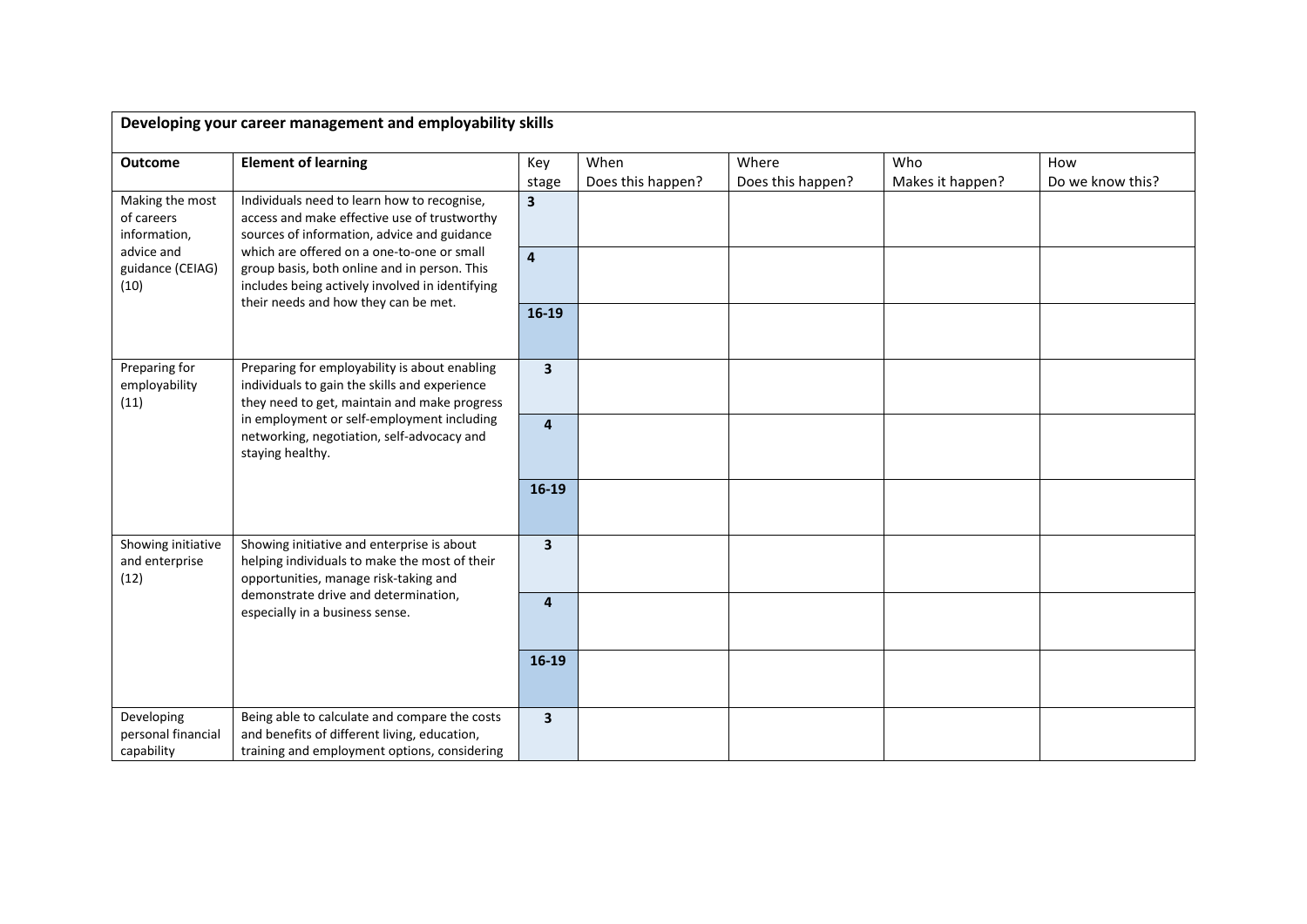| (13)                                                | any financial support that may be available, is<br>an increasingly important skill for individuals to                                                                                                                                                                                                                                                                                   | $\overline{a}$          |  |  |
|-----------------------------------------------------|-----------------------------------------------------------------------------------------------------------------------------------------------------------------------------------------------------------------------------------------------------------------------------------------------------------------------------------------------------------------------------------------|-------------------------|--|--|
|                                                     | develop. They need to know how to make<br>budgeting and financial planning decisions<br>about spending, borrowing, saving and<br>investing to safeguard their economic well-<br>being now and in the future. Personal financial<br>management is part of citizenship at KS3 & 4                                                                                                         | $16-19$                 |  |  |
|                                                     | and interpreting and solving problems in<br>financial contexts is part of maths at KS3 & 4.                                                                                                                                                                                                                                                                                             |                         |  |  |
| Identifying<br>choices and<br>opportunities<br>(14) | Individuals need to know how to identify and<br>investigate possible choices, progression<br>pathways and qualifications that are in their<br>best interests to consider. This includes being<br>able to respond effectively to unforeseen or<br>unplanned choices and opportunities.                                                                                                   | $\overline{\mathbf{3}}$ |  |  |
|                                                     |                                                                                                                                                                                                                                                                                                                                                                                         | $\overline{\mathbf{4}}$ |  |  |
|                                                     |                                                                                                                                                                                                                                                                                                                                                                                         | $16-19$                 |  |  |
| Planning and<br>deciding<br>(15)                    | Individuals need to know how to make and<br>carry-out carefully-considered and negotiated<br>decisions and plans. This also involves showing<br>persistence and resilience to cope with chance<br>events and any unintended consequences of<br>their decisions and plans.                                                                                                               | $\overline{\mathbf{3}}$ |  |  |
|                                                     |                                                                                                                                                                                                                                                                                                                                                                                         | $\overline{4}$          |  |  |
|                                                     |                                                                                                                                                                                                                                                                                                                                                                                         | $16-19$                 |  |  |
| Handling<br>applications and<br>interviews<br>(16)  | Promoting themselves in a way that attracts<br>the attention of selectors and recruiters, as<br>well as managing the applications process,<br>requires that individuals develop a range of<br>self-presentation and marketing skills including<br>the use of digital and social media. This also<br>requires that they develop strategies to cope<br>with set-backs and disappointment. | $\overline{\mathbf{3}}$ |  |  |
|                                                     |                                                                                                                                                                                                                                                                                                                                                                                         | $\overline{4}$          |  |  |
|                                                     |                                                                                                                                                                                                                                                                                                                                                                                         | $16-19$                 |  |  |